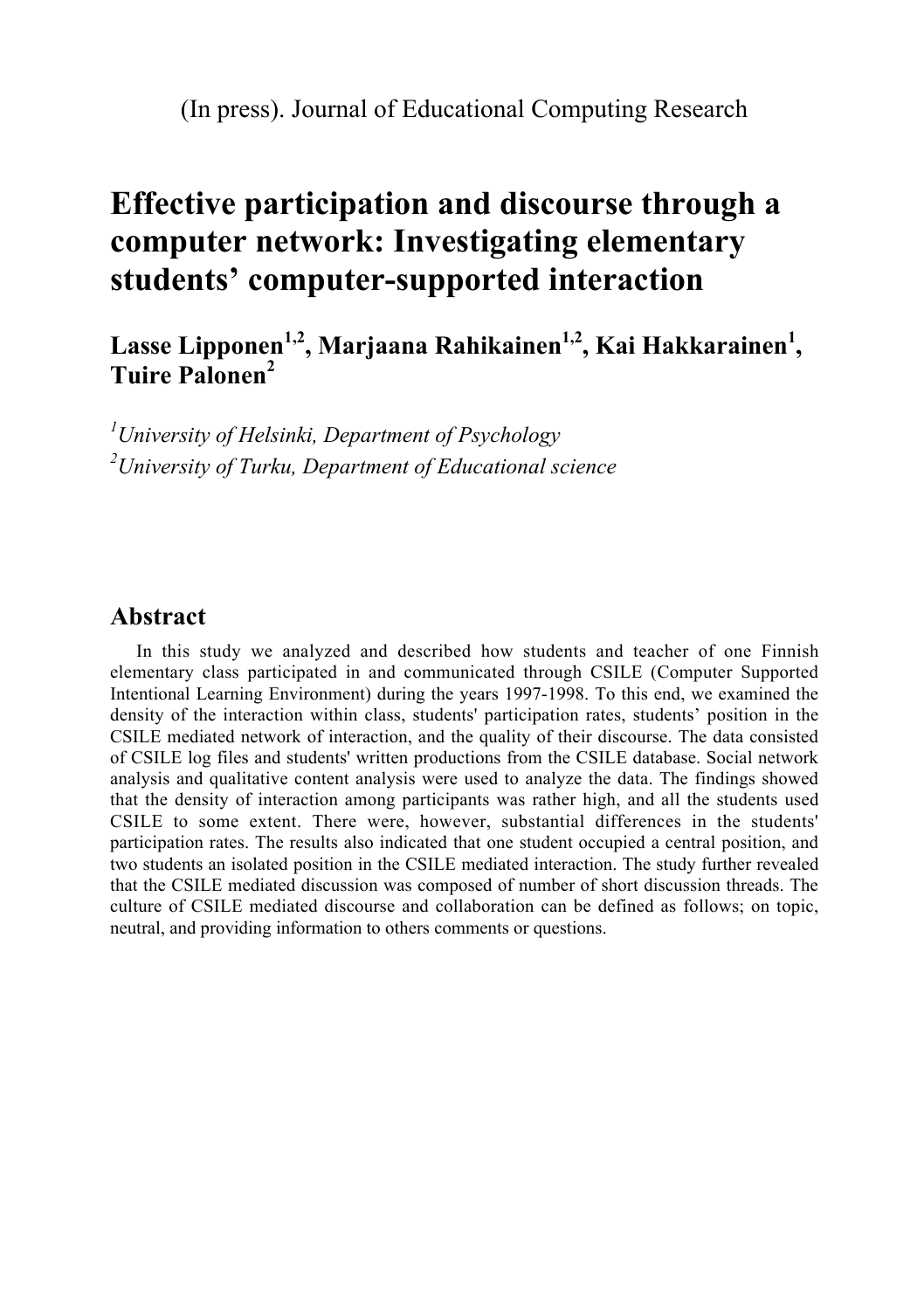# **Introduction**

The implicit promise of computer supported collaborative learning (CSCL) has been that it will considerably change the instructional practices at school. CSCL environments, further, are anticipated to offer a medium for classroom discussions that promotes high-quality interactions among class members, leading to better learning results, both at the individual and collective level. These settings are not only expected to increase students' participation activity in classrooms but also to democratize the participation of students with different competencies and learning orientations [for a review of CSCL see, 1, 2].

This trust in CSCL is grounded, at least partly, in a body of research on collaboration. Participation in collaborative activities, with or without computers, can be considered important from several points of view. First, the more traditional story: a group can be a resource for individual learning, and offer possibilities for acquisition and internalization of knowledge. Because of engagement in collaborative activities, an individual can master something she or he could not do before the collaboration [3, 4]. People practice some new competencies and gain knowledge as a result of participation in collaborative learning. Second, the collective can be regarded as a cognitive unit that has properties different from the sum of its participants' knowledge and skills. The advocates of distributed cognition[3, 5, 6] have challenged the notion that cognition resides only "in the head" of an individual. They see cognition distributed over both individuals and their environments; knowledge and learning are "located" in these relations, and networks of distributed activities of participation. Third, the those with a situated view of cognition [7, 8] and especially the proponents of communities of practice [9], argue that to learn is to become a participant in a community, and that knowledge is an aspect of practice, discourse, and activity. All three socio-cultural approaches presented have the same important message; active participation in collaborative learning, with or without technology, is central part of one's learning and social relations.

# **Participation and interaction in CSCL environments**

Several recent empirical studies [10-21] have demonstrated that active and broad participation and high quality interactions in CSCL environments are not automatic results. In many cases the endeavor of using CSCL has run into barriers, such as low-level participation, and unsustained and divergent discussions.

The low participation levels appear to have an impact on the continuity and quality of discourse conducted in electronic forums. The discontinuous nature of discourse in CSCL environments is reported in several studies [12, 13, 15]. The discussion threads in CSCL environments appear to be quite short--most of the threads contain only few exchanges. If the focus of discussion is simply on question and answer, as the length of the threads in online environments appears to indicate, apparently there is little hope for high-quality interactions, multiple perspectives, development of reciprocal understanding, or advancement of collective knowledge. Previous studies [17, 22, 23] have also shown that much needs to be improved in the quality of discourse in CSCL environments. The discourse patterns in these environments range from social talk (greetings, blame, keeping up social relations) to factual question-answer exchange to problem-centered and understanding-oriented discourse. Mainly, the discussions in CSCL environments tend to be shallow, evidencing divergence of ideas and building little genuine understanding [23]. In sum, these results appear to indicate that there is often a lack of sustained and on-topic discussion in CSCL environments, and this fragmented type of discussion cannot be considered very effective for learning.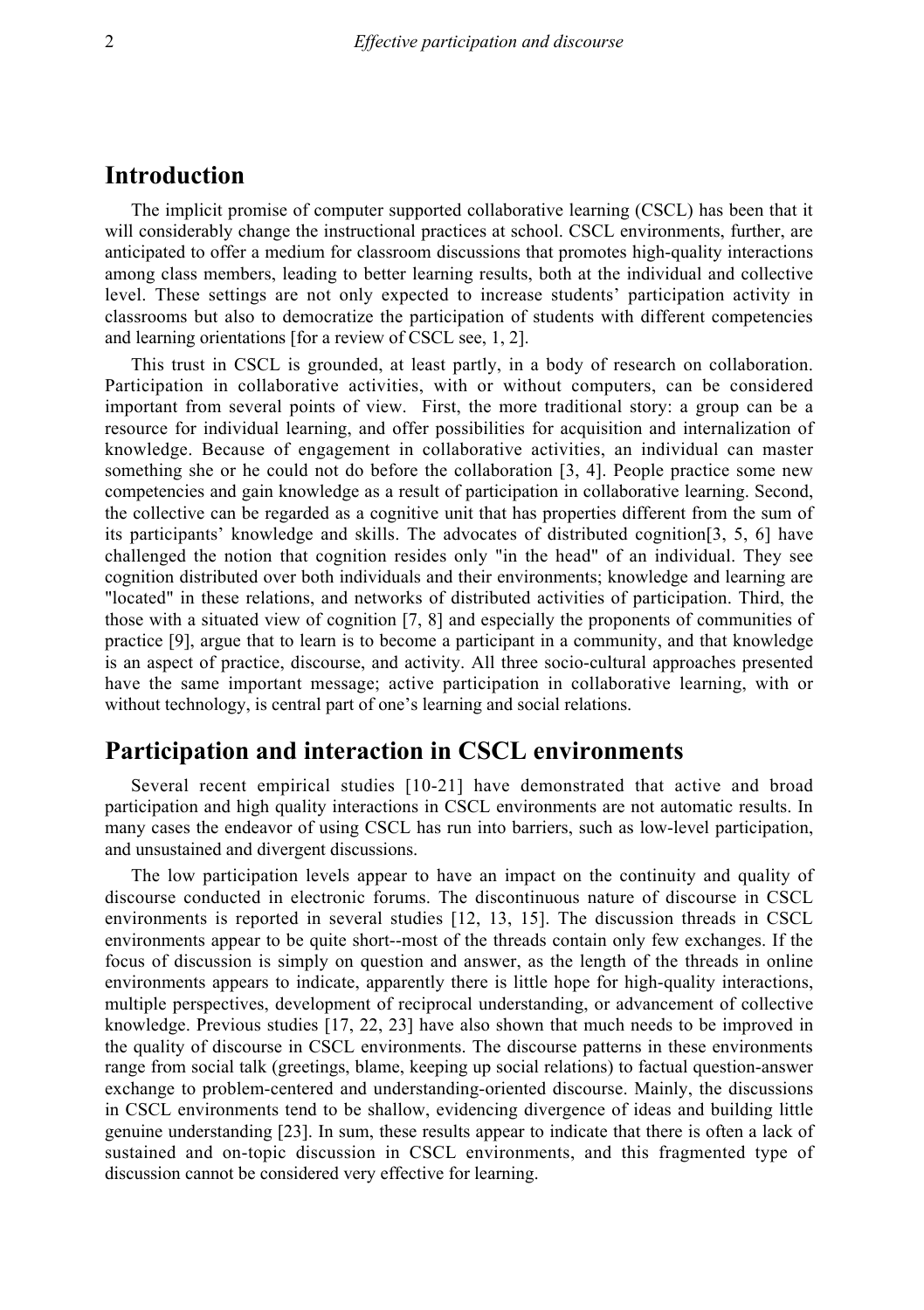However, the previous research on participation has several shortages: It is focused mainly on individual participation rates, and does not present any solid method for analysing participation on collective level. The previous research does not link together quantitative aspects (participation rates) and qualitative aspects (nature of discourse) of participation. In addition, studies concerning participation are not conducted intensively on elementary level. Further, most recent studies on CSCL concentrate mainly on students' learning processes, whereas the teacher's role has not been extensively analyzed. Moreover, there exist no well defined criteria for participation and high-quality discourse in CSCL environments.

In the following paragraphs we will propose four criterias for effective and high quality participation in CSCL environments leaning on Guzdial and Turn's ideas [13]. We will continue by reporting our research efforts aiming at filling the gaps of the previous research concerning participation and CSCL.

# **Towards effective participation and high quality discourse**

In very recent article Guzdial and Turns [13] elaborated the idea of effective discussion in computer-mediated forums. They proposed that the best discussions in CSCL environments should be sustained, containing a number of contributions and extensive dialogues instead of short and divergent communication episodes. Such follow-through is a first step towards discourse where hypotheses are explored, perspectives are negotiated, or shared understanding is developed. Second, the discussions should have broad participation; a large number of students should engage in writing notes and making contributions in discussion forums, for one must assume that learning through discussion comes from active participation in that discussion. Third, they argue that effective discussion should be focused on class learning topics. Even if we acknowledge the importance of social discussion in activating participation in discourse, increasing motivation, and building a community, the discussions, above all, should be focused on the class learning topics. These three features constitute, what Guzdial and Turns call *sustained on-topic discussion*. They propose that sustained on-topic discussion should be the goal for discussion forums and CSCL environments. We agree with these arguments and think that these investigators are right on the mark. In our opinion, however, their definition of effective discussion needs to be expanded for it seems to leave out some important features that effective discussion should have. In the next part we expand Guzdial and Turn's arguments and propose some new features as characteristics of effective discussion through CSCL environments.

Our suggestions deal with the structure and quality of communication and are based on results of our [24, 25], and others' earlier investigations [19, 26], and are anchored in the wide framework of socio-cultural theories of learning. First, the interaction among participants should be dense [26, 27]. Participants' contributions (for instance, comments) in the CSCL environment constitute a network of interaction among participants. If we examine this network we can see who is communicating with whom, and what kind of information is exchanged between participants. We can also analyze how many of those possible interactions or connections among participants exist, i.e., the extent to which all members of a particular network are interconnected. We hypothesize that, in a dense network, distributed expertise and students' cognitive diversity are better utilized for learning than in a very loose network of interactions.

Second, the participation and interactions should not be very centralized [19, 28]. By this, we mean that we should also consider whether the interaction in a CSCL environment is organized around particular participants; are there some central actors or isolated ones in computer mediated interaction or does the interaction distribute among many participants.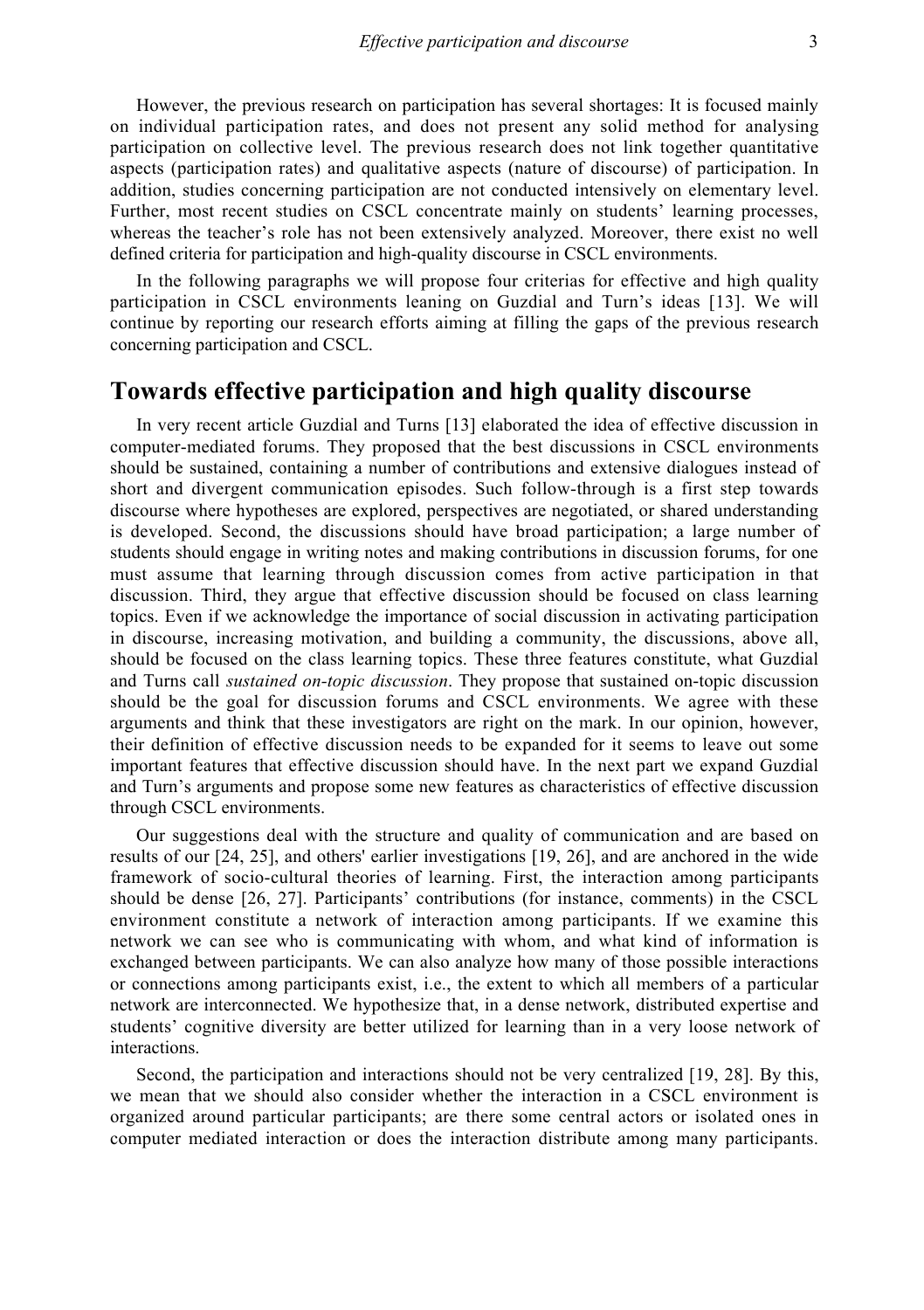From this perspective, it is important to know the activity of participants --the proportion of all others with whom they communicate.

Third, the discourse should be reflective. There are many definitions of reflective discourse [29]. We, however, suggest that one particular but important aspect of reflective discourse be a part of effective discourse in CSCL environments: In order to discuss reflectively, students should not only provide more information related to others' contributions in discourse, but should also question others' arguments by asking clarification about their conceptions. Asking clarifications is essential, if students are expected to built and advance collective knowledge and understanding [29].

Fourth, the communication should be constructive [28]. If participants are constructive and give positive feedback to fellow students, it seems reasonable to presume that this will create a culture of constructive collaboration where students encourage each others' work. We do not mean that students should not be critical towards others' conceptions, on the contrary; but criticism should be communicated in a constructive way, avoiding negative and personal feedback. (The third obvious possibility is, of course, that the culture of collaboration is neutral; most of the exchanges do not contain either positive or negative feedback).

We do not argue that these four features we presented exhaustively define high-quality interactions and discussion in CSCL environments. However, we propose that these features are a prerequisite for reflective and progressive discourse, effective for learning both at the individual and collective level.

 In this study we investigate how elementary class students participate in CSILE [Computer Supported Intentional Learning Environment, see 28] work, and the quality of their discourse. We are also interested in teacher's contribution to students' computer supported collaborative learning. Further, we explore whether our expansion of the concept of effective discourse has some empirical value, that is to what extent does students' participation and quality of discourse in some respects represent effective discourse we defined. To this end, we sought to understand the following:

- How dense is the communication within class?
- Is the interaction centralized or is it distributed among many participants?
- Who participates and to what extent?
- Are there participants who are in central or in isolated positions in the CSILE mediated communication?
- To what extent does the teacher participate?
- Is the discussion continuous or does it proceed along diverging lines?
- What is the quality of students' discourse?

# **Methods**

## **Settings and participants**

The present study was conducted in an elementary class in the city of Helsinki, during the years 1997-1998. The study is a part of a larger project that aims to develop and implement pedagogical practices and models of CSCL, and to analyze the cognitive and social aspects of CSCL in Finnish schools from elementary to university level. An important part of the overall research project is to carry out studies of CSCL in realistic settings, that is, in ordinary school environments [30].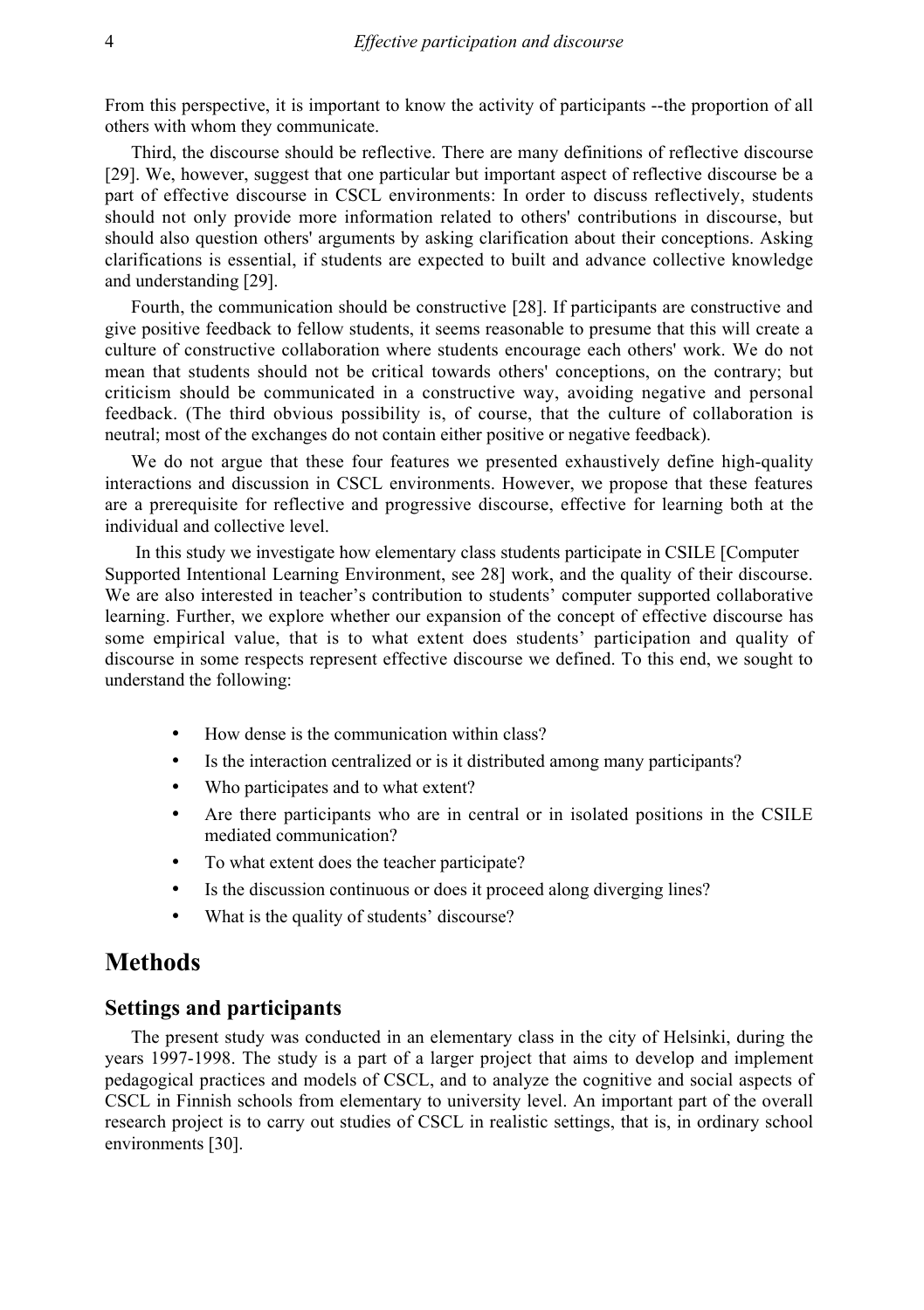The subjects were 21 students (10 girls, 11 boys), and one teacher from one elementary class. Students took part in the study on third grade (average age of 10 years) and on fourth grade (average age of 11 years). During the years 1997-1998, they undertook three intensive CSILE projects on topics, 'Energy', 'Map and environment', and 'Biological adaptation', and produced, in all, almost 700 CSILE notes. Students studied topics 'Energy' and 'Map and environment' on third grade. 'Energy' was studied and posted for a 4 week unit (6 hours per week) in autumn 1997, and 'Map and environment' for a 14 week unit (2 hours per week) in spring 1998. The topic 'Biological adaptation' was studied and posted for a 4-week unit (6 hours per week) in autumn 1998, when the students were on fourth grade. It was mainly the teacher who was responsible for selecting the topics and time of the year when projects were conducted. The topics for the CSILE projects were related to the curriculum. Further, the students were told that participating in CSILE work is considered as a part of their study credits.

Students used CSILE to facilitate open-ended student inquiry, in which generation of the their own research questions and theories, and search for scientific knowledge played an important role [for an informative treatment of student generated inquiry see, 29]. In study projects, students worked in pairs or in small groups on various subprojects under the main topic. In a typical project procedure the students made empirical experiments, worked with resource materials (books, Internet), engaged in classroom discussions with the teacher, and worked with CSILE. To foster collaboration and collective knowledge building students were encouraged to write their research questions, explanations and comments to CSILE, that is, to create CSILE entries called notes, for the good of the whole class. The present classroom was not equipped with computers. Thus, in order to use CSILE the teacher and the students had to go to a computer room.

The class was taught by a teacher who volunteered to participate in the study. She had three years of experience as an elementary school teacher, but was not familiar with ideas of computer supported collaborative learning or networked learning environments. For this reason, in the beginning of the study, she was introduced to CSILE work and to the practices of inquiry by the researchers. The researchers also helped her to plan the CSILE projects. In 1997-1998 the teacher participated in a 15 credit units special in science teaching, but otherwise had no intensive experience in that subject.

CSILE is a networked learning environment designed to facilitate collaborative knowledge building. CSILE provides opportunities for students to collaborate on learning activities by working through a communal database that has text and graphics capabilities. Within this networked learning environment, students create computer entries called notes that contain an idea or piece of information about the topic they are investigating. The notes can be labeled by categories, such as problem, my theory, or new learning that other students can search and comment on.

## **Data collection**

School-based research, such as ours, has to deal with the fact that classrooms are complex learning environments where numerous factors and processes occur in relation to the other factors [31]. For that reason, we collected the data in the study using a multi-method approach: we used videotapes of students' learning processes during CSILE work, teacher and student interviews, students' responses to a self-report questionnaire on motivational orientation, and material from CSILE log files, an students' written productions from the CSILE database. In this paper we concentrate on analyzing the CSILE log files and students' written productions posted to the CSILE database [for the other analyses, see, 32, 33, 34].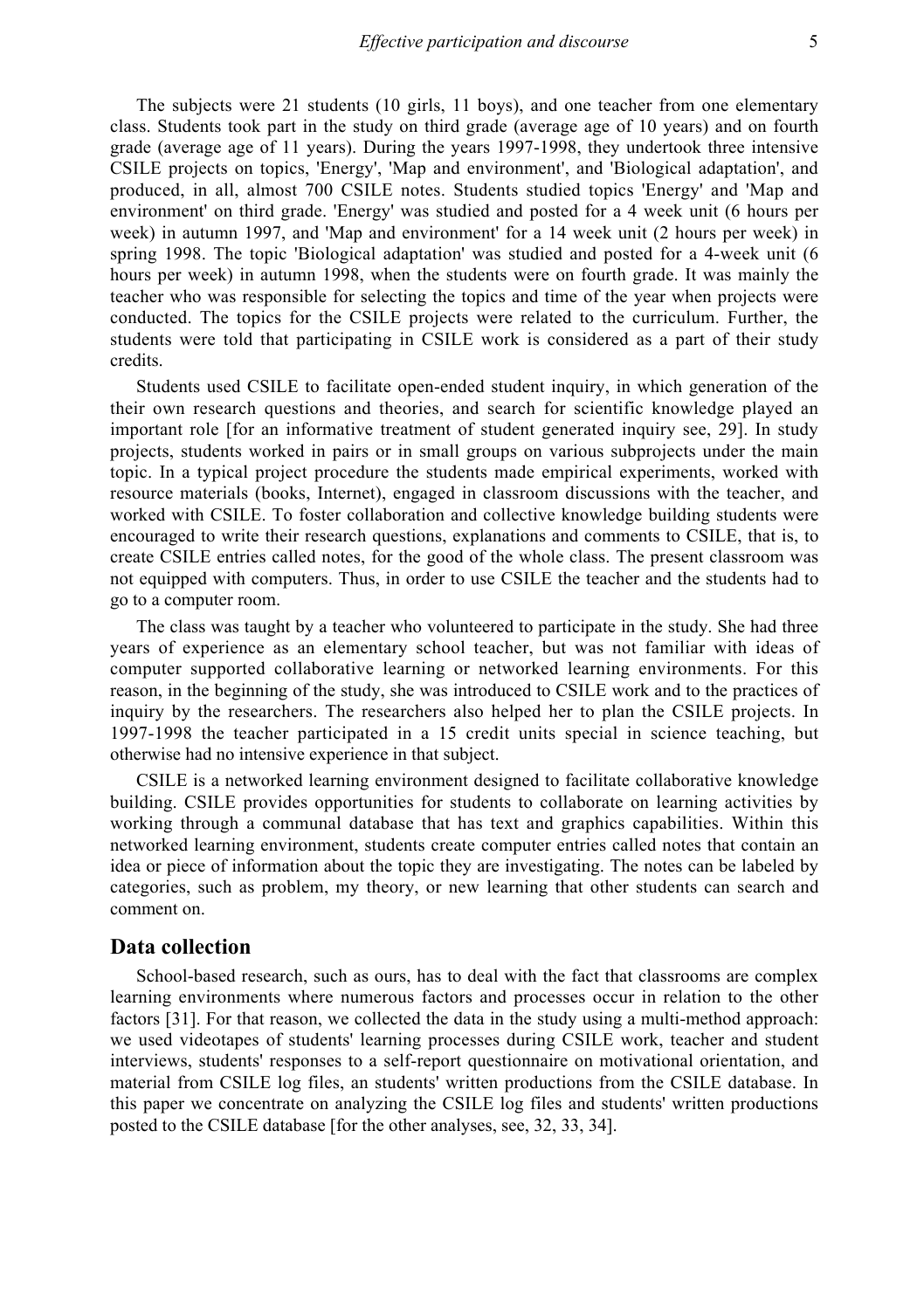## **Data analysis**

In analyzing the data we utilized a combination of quantitative and qualitative methods, and various units of analysis. By using both qualitative and quantitative measures, we hoped to provide a comprehensive picture of elementary students' participation in CSCL.

#### *Analysing participation: Social network analysis*

We applied social network analysis to the CSILE log files. Log files provide researchers useful information for tracking students' participation in CSCL environments. From the log file information we computed the total number of notes, and received and sent comments for each student and teacher. Writing notes ('creating a note' and 'commenting) was chosen as an indicator of participation; although it may be possible for a whole class to benefit from reading notes written by couple of students it is more likely that learning will occur as more students become active participants and write notes [13; yet the evidence of the learning benefit of reading and writing in a computer mediated forums is still scant, see 35].

On the basis of the sent and received comments, the communication between participants (who is commenting to whom) was described in the form of a valued case-by-case matrix, which shows the actual relations among participants, and the strength of these relations; (for an example of a valued case-by-case matrix see Appendix A). In a case-by-case matrix the rows and the columns of the matrix represent the cases, for example, students.

There are two things to mention about relational data. First, it is important to understand, whether the relation is directed or nondirected, and secondly, whether it is dichotomous (binary) or valued. A relation is directional if the ties are oriented from one actor to another; for example, a student sends message to another student. In a nondirectional relation the tie between actors does not have a direction. A second property of a relation to consider is whether it is dichotomous or valued. Dichotomous relations are marked with only two values: 1, representing a present relation; and 0 representing an absent relation. For example, one could record whether one participant sent a comment to another; the relation can only take two values, 'send' or 'not send'. In valued relations the strength or intensity of each tie is recorded [37, pp. 47-50, 38, pp. 148-150].

We then analyzed the case-by-case matrix with social network analysis. The interactions among students during the projects were analyzed with a density test. Density describes the general level of linkage among the points in an interaction network. Students were viewed as points, and links between points (who is communicating with whom) as lines. The density of a network is defined as the number of lines in a network divided by the maximum number of all possible lines [37, pp. 72-73]. For instance, in a network of 21 participants (as in the present case), there are  $210 (21x20/2)$  possible connections. Thus, the density of a network is complete, when all the points are connected to each other. The density value of a network varies between 0 and 1.

We also analyzed the centralization of students' interaction. While density describes the extent to which all members of a particular network are interconnected, centralization describes how tightly interaction within a network is organized around a particular focal participant or participants [38, p. 180]. Thus, density and centralization are complementary measures. In density and centralization measures the unit of analysis is the collective. These group levelmeasures give information about participation and interaction on the level of the whole network of CSILE mediated communication. The valued case-by-case matrix was dichotomized in density and centralization analyses.

To find the most central or isolated participants in the CSILE mediated interaction we calculated centrality values for each student and teacher by using Freeman's degree and betweennes. Degree and betweenness inform us about individual student's participation; they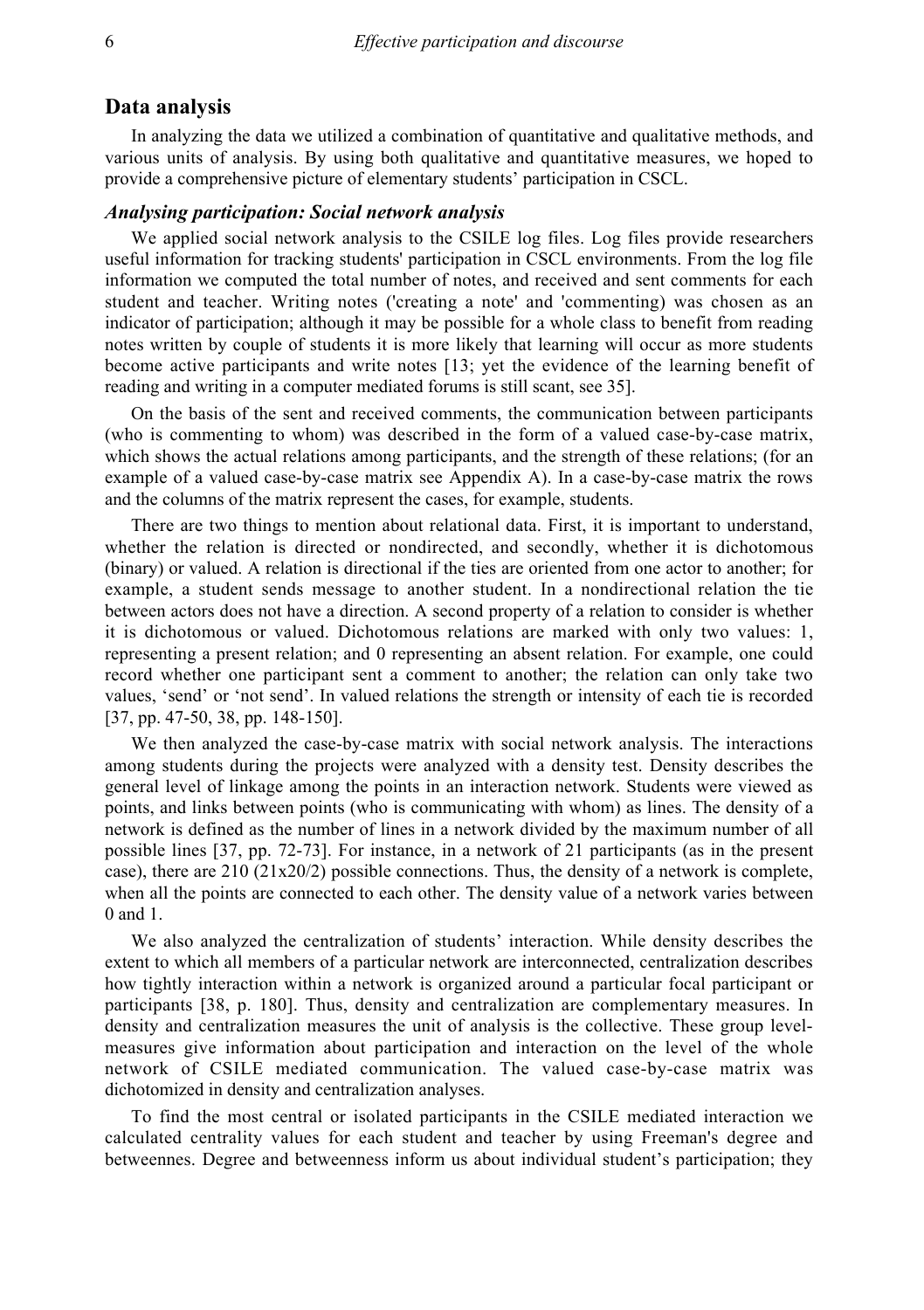identify who is a central or an isolated participant in a network. Degree measures individual participant's network activity, the proportion of all others with whom he or she communicates [37, p. 72, 38, pp. 178-180]. We treated received comments as indegrees, and sent comments as outdegrees.

A participant of relatively low degree may, however, play an important intermediary role in the network. Freeman's betweenness value shows how often a given participant is found in the shortest path between two other participants [37, 38]. In centrality measures, asymmetric data were used only in calculating degrees. In the case of betweenness we used symmetric data. Nondirected relations are always symmetric, that is, the top half of a case-by-case matrix is a mirror of the bottom half of the matrix. Valued data set can be symmetrized with various operations; in the present case the received and sent comments between a pair of participants were summed up [38].

The definition of who is active and who is inactive student in the class was made on the basis of percentile values: student was considered active if his or her participation rate was in the upper quartile and inactive if it was in the lower quartile.

Further, to analyze and visualize students' interaction we used multidimensional scaling (MDS). The input to MDS is usually a matrix representing relations between pairs of actors. Multidimensional scaling seeks to represent similarities or dissimilarities among set of entities in low dimensional space. Entities that are more similar to each other in the input data are closer in the space, and entities that are less similar to each other are farther apart in the space [38, pp. 385-387]. In other words, the basic idea behind MDS is that of using the concept of space and distance to map relational data

In order to analyze the continuity of students' discourse we identified note components (an example of a note component is provided in Appendix B). We use the term *component* instead of *thread*, because it perhaps more explicitly describes the way CSILE structures discussions. According to Wasserman and Faust [38 p. 109, see also 37], component is a graph in which the points are connected to each other through one or more lines. In other words, all points in a component, in this case, CSILE notes representing points, can reach one another through one or more lines. In addition, there is no line between a point in the component and any point not in the component. In the CSILE database, paths between notes are marked through hyperlinks. For example, a note created as a comment has an explicit hyperlink (path) to the note to which it refers. Components are mutually exclusive; a note belongs to only one component. We decided that the smallest acceptable component for analysis would have just two points. The social network analyses were executed with UCINET program [39].

## *Analysing quality of discourse: Content analysis*

The quality of students' discourse was analyzed by qualitative content analysis [17, 40, 41]. The coding scheme was not predetermined but emerged and was refined through interaction with the data (for details of the classification see Appendix C. The classification is illustrated with excerpts from the present students' online conversations). Top-level notes (a note that starts a component) and isolated notes (a note that does not receive any response) were categorized with the following scheme: (1) Is the note a top-level or an isolated note, (2), Is the focus of the note on topic or off topic, and (3) Does the note ask a research question, provide information, or something else. Each comment was analyzed according to the following scheme: (1) Is the focus of the comment on topic or off topic, (2) Does the comment provide positive feedback, negative feedback or is it neutral, and (3) Is the function of the comment to provide information, ask clarification or something else. With these variables we could find out whether the students' discourse represents constructive and reflective discourse. In the content analysis comments were separated from top-level and isolated notes because comments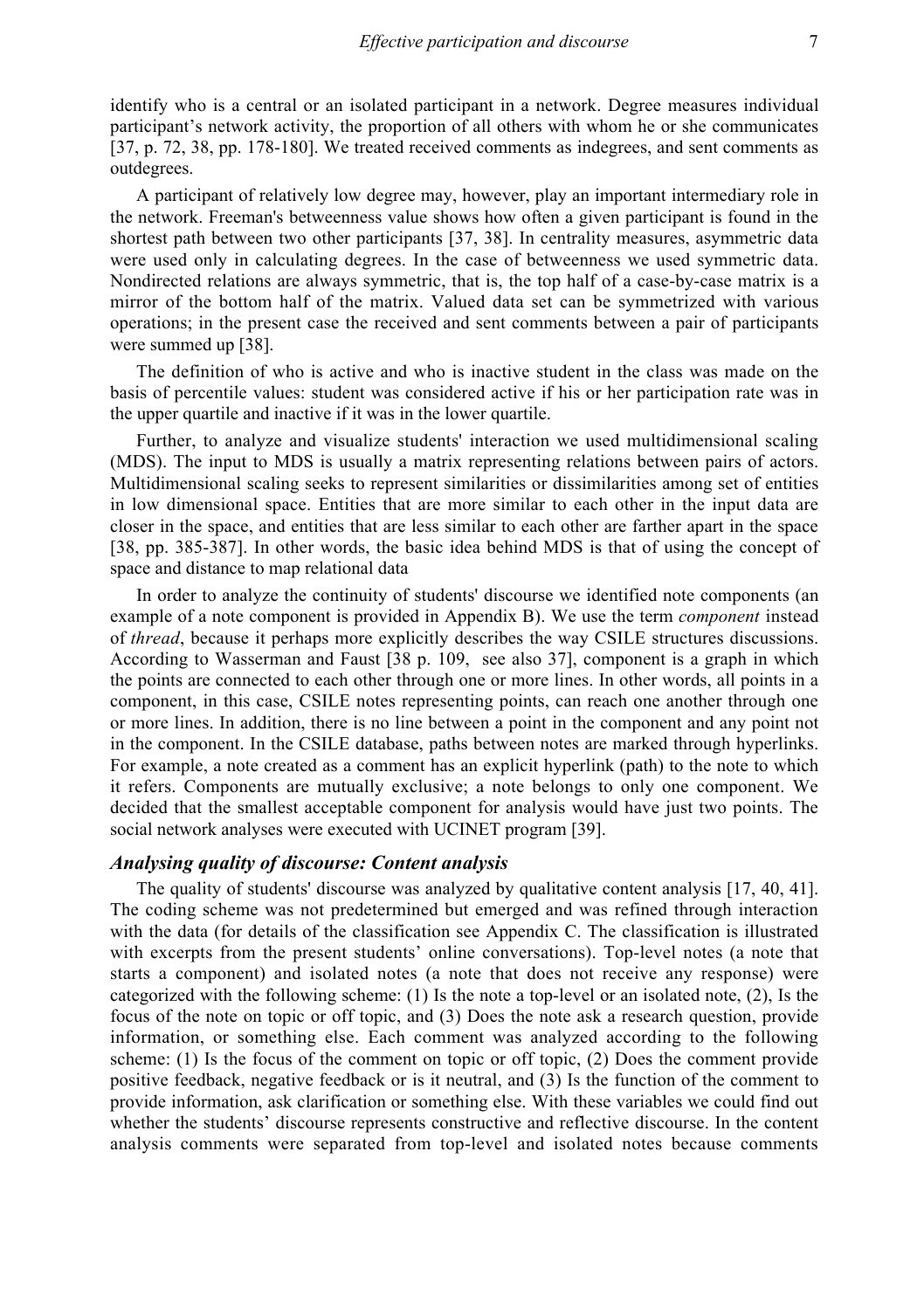represent direct communication from one student to another. In other words, comment always has an explicit target.

Although any note could be composed of several ideas representing different categories of analysis, we decided the basic unit of analysis would be a note. This was because the notes were rather short and usually consisted of one or two sentences; it was very easy for the raters to find agreement concerning the classification. To validate the coding one rater coded the whole data, and a second rater separately coded 60% of the data. The interrater coder agreement in all categories was over 90%, which was considered satisfactory. Two student cases are presented in order to give reader a more detailed picture of the possible relationship between students' participation and quality of discourse in CSILE.

# **Findings and discussion**

In this section, we report how students and teacher participated in computer supported collaborative learning, and how they interacted through CSILE. Aspects presented are density and centralization of interaction, individual participation rates, centrality measures of interaction, and the quality of discourse.

## **Findings on the patterns of participation and interaction**

Density provides an indication of activity in the network - the extent to which class members are engaged in exchanging for example knowledge, opinions, advises, and feedback. The more students and teacher have connections with one another, the denser will be the network of interaction [38]. The density of CSILE students' network of interaction during the one and half year analyzed was .50, which is 210/420 of the all possible connection (for asymmetric data, i.e., the direction of connections considered). In other words, this measure showed that 50% of students collaborated through CSILE during years. The density value is rather high [26, 27]. However, in a small network, where the number of participants is low, the density value tends to be higher than in a very wide network; it is much easier to maintain many connections with a few people than with very many people. It is also possible that the number of connections within a network increases in the course of time, as might have happened in the present case. This hypothesis is supported by the densities of single projects; the density of 'Energy project' was .17, 'Map and Environment' .18, and in 'Biological adaptation' the corresponding figure was .27.

In a dense network, a large proportion of all the possible interactions among network members actually occur, information is distributed among many participants and members are likely to reciprocally influence each other. In a very dense network, however, widespread exchange of messages can lead to information overload. Hence, we do not yet know what is the optimal density of networks in CSCL environments for effective discourse and high-quality learning [19, 26].

Some previous research [27] showed that there might be a gender bias in CSCL communication. They showed that the density of interaction among male and female students was low indicating that boys mainly sent comments to boys, and girls sent comments to girls. We also measured densities within and among gender groups. Our results do not confirm the previous findings. Our analysis showed that students' CSILE mediated communication did spread equally among gender groups: the communication did not constitute any clique on the basis of gender, but girls commented actively boys' notes and vice versa, as the density values within and among gender groups show (see Table 1).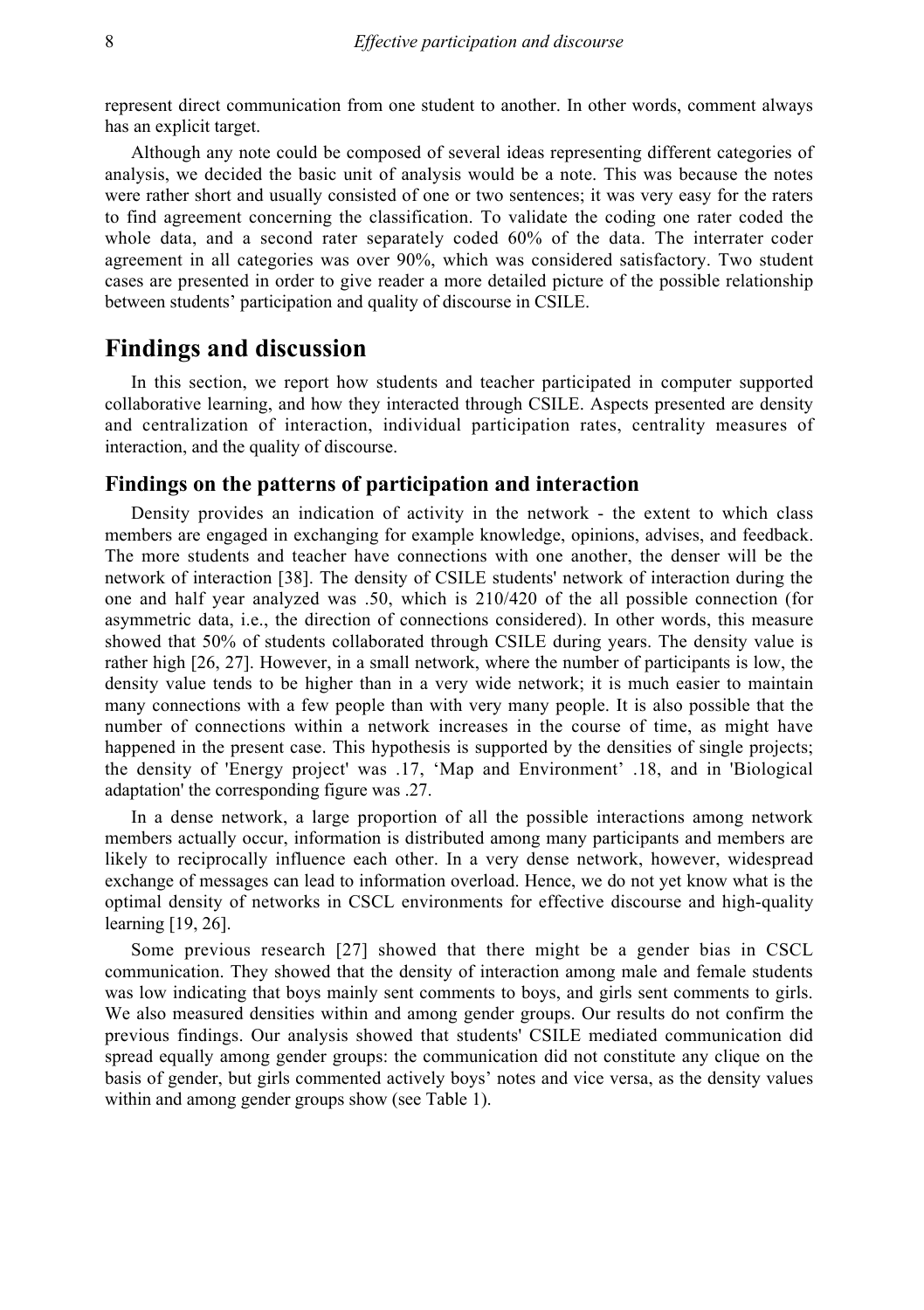|             | Girls | <b>Boys</b> |
|-------------|-------|-------------|
| Girls       | .49   | .46         |
| <b>Boys</b> | 43.   | ٠IJ         |

| Table 1. Densities within and among gender groups |  |  |  |  |  |  |  |
|---------------------------------------------------|--|--|--|--|--|--|--|
|---------------------------------------------------|--|--|--|--|--|--|--|

We were also interested in whether the interaction through CSILE was organized around a particular focal student or students', that is, does the CSILE mediated interaction have a centralized structure. The analysis implied that the communication mediated by CSILE was not very centralized but was distributed among relatively many students. In the case of outdegree the centralization was 33%, and in the case of indegree it was 22% [see also 27]. The outdegree centralization appears to be higher than the indegree centralization showing that some students were more eager to make connections than others. In sum, the density and centralization measures showed that the CSILE communication not only spread among relatively many students but it spread also among genders.

The total number of notes that were responses to some other note (i.e., comments) was 348, which is  $54\%$  of all the notes posted to CSILE. The results of our study parallel these results; the previous studies indicate that the most common form of contribution in CSCL environments appears to be a comment [12, 13]. The high proportion of comments in CSCL environments appears to indicate that notes are very often addressed to a particular person and with particular purpose, instead being addressed to the whole community. It might also reflect the students' patterns of face-to-face interactions and conversational turn-taking. There were also notes that did not receive any response. The number of these isolated notes was 171, which is 27% of the total number of notes in CSILE database.

The CSILE discussion was composed of 126 note components, which ranged from 2 to 16 notes in length. The mean size of a component was  $3.76$  (SD = 2.62). The mean length of components shows that in an average note component there was a starting note (top-level note) and two to three responses. Generally, the discussion threads in on-line forums appear to be quite short [12, 13, 15, 25]. The high number of short discussion components indicates that the discussions might not be very highly connected but that they proceeded along diverging lines. According to Hewitt and Tevlops [15], the size of a discussion thread is important for continuous discourse. They further argue that the probability of thread's growth is related to the thread's size, and also to some degree, on the age of its notes.

Why then are components or threads so short? In the present case, one obvious explanation is that in many cases students of lower grade levels are not necessarily fluent writers and readers, and might have difficulties to participate in forums that require them to express their thinking in written form [24, 42] This might restrict the activity and quality of their participation. Secondly, a threaded discussion is time- and effort- consuming to follow [18, 23]. A large number of messages in the database can make it difficult to follow the discussion, and get an overview about issues being discussed. Thus, while working with CSILE, both teacher and students might have faced substantial knowledge management problems. It is possible that this also hinders the making of contributions.

To date, we have mainly discussed about structural threads, that is, how the CSILE system organizes discussions. This point of view gives, however, too narrow picture of CSCL discussions. Future research is needed to determine the value of "conceptual threads". By conceptual threads we mean notes that are semantically or conceptually linked to each other. An example of a conceptual thread (or a conceptual component) would be all the notes posted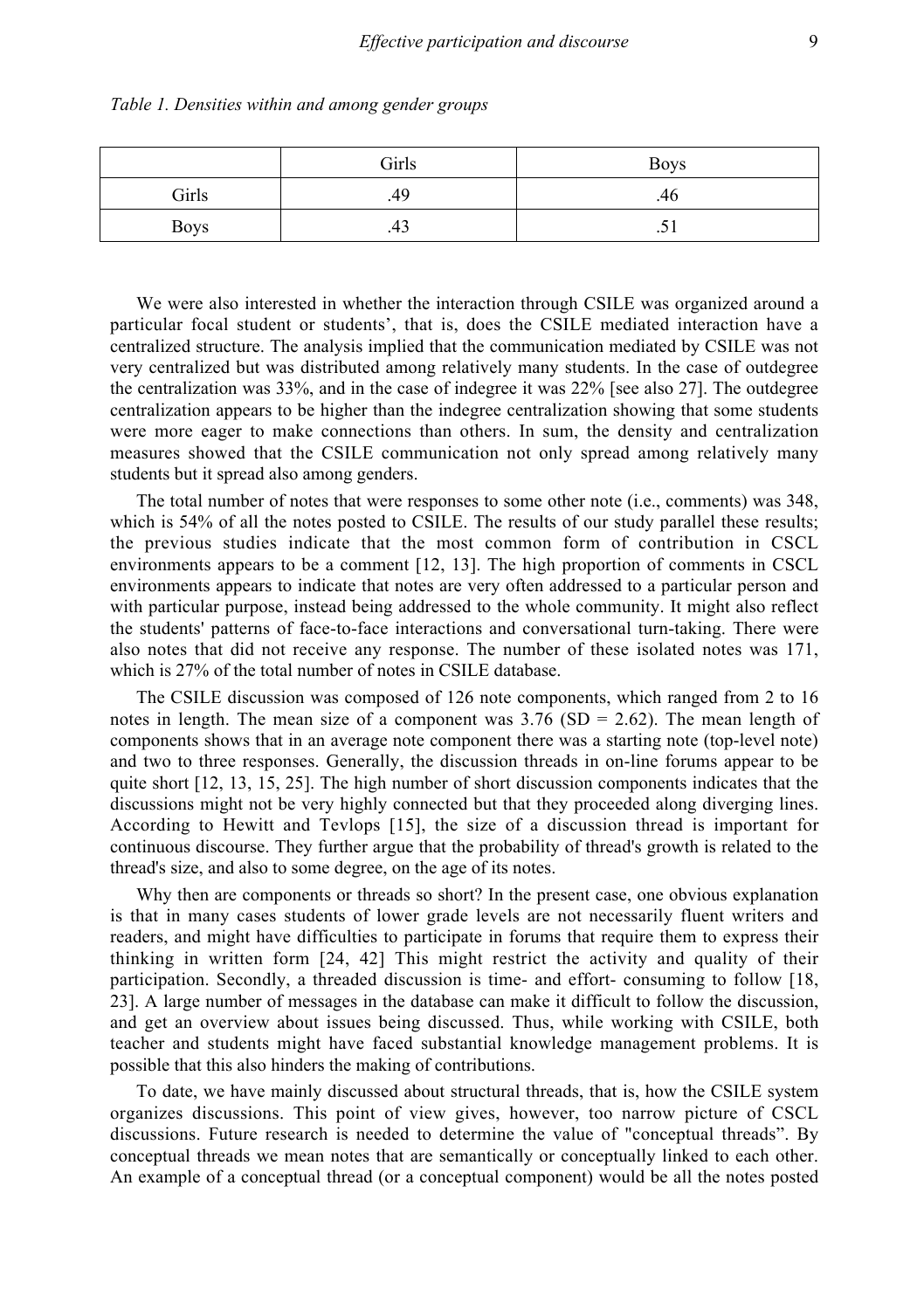to solve some particular research question or problem-solving task. This approach might be fruitful when assessing what students have really learned or whether some mediating conditions for effective discussion have been met.

The total number of written notes was conceived as an indicator of students' participation activity. Through the years 1997-1998 students produced, in all, 645 CSILE notes. All the students in the class used CSILE to some extent. Despite of the rather high density and noncentralized nature of interaction, students engaged in CSILE work with different levels of activity, some being very active and some inactive (see Table 2).

| Student  | Gender         | Total # of notes<br>Total $#$ of |       | Total $#$ of     |       | Total $#$ of     |       | Freeman's           |                  |                  |      |
|----------|----------------|----------------------------------|-------|------------------|-------|------------------|-------|---------------------|------------------|------------------|------|
|          |                | Includes sent                    |       | top-level and    |       | outdegrees       |       | indegrees           |                  | betweenness      |      |
|          |                | comments,                        |       | isolated notes   |       | (sent comments)  |       | (received comments) |                  |                  |      |
|          |                | top-level                        |       |                  |       |                  |       |                     |                  |                  |      |
|          |                | and isolated notes               |       |                  |       |                  |       |                     |                  |                  |      |
|          |                | $M = 30.71$                      |       | $M = 14.14$      |       | $M = 16.57$      |       | $M = 16.57$         |                  | $M = 3.24$       |      |
|          |                | $SD = 10.91$                     |       | $SD = 4.07$      |       | $SD = 8.45$      |       | $SD = 4.93$         |                  | $SD = 1.82$      |      |
|          |                |                                  |       |                  |       |                  |       |                     |                  |                  |      |
|          |                | Percentile Value                 |       | Percentile Value |       | Percentile Value |       |                     | Percentile Value | Percentile Value |      |
|          |                | 25.00                            | 20.50 | 25.00            | 11.00 | 25.00            | 8.50  | 25.00               | 12.50            | 25.00            | 1.53 |
|          |                | 50.00                            | 31.00 | 50.00            | 13.00 | 50.00            | 17.00 | 50.00               | 16.00            | 50.00            | 2.63 |
|          |                | 75.00                            | 40.00 | 75.00            | 16.50 | 75.00            | 22.00 | 75.00               | 20.50            | 75.00            | 4.93 |
| 1 Ulla   | f              | 30                               |       | 13               |       | 17               |       | 25                  |                  | 3.97             |      |
| 2 Tiina  | $\mathbf f$    | 32                               |       | 14               |       | 18               |       | 14                  |                  | 2.42             |      |
| 3Erkki   | m              | 18                               |       | 12               |       | 6                |       | 9                   |                  | 1.47             |      |
| 4 Pasi   | m              | 50                               |       | 23               |       | 27               |       | 21                  |                  | 4.63             |      |
| 5 Tapani | m              | 16                               |       | 8                |       | 8                |       | 14                  |                  | 0.95             |      |
| 6 Kirsi  | $\mathbf f$    | 46                               |       | 13               |       | 33               |       | 16                  |                  | 4.72             |      |
| 7 Liisa  | $\mathbf f$    | 38                               |       | 17               |       | 21               |       | 19                  |                  | 5.49             |      |
| 8 Minna  | $\mathbf{f}$   | 40                               |       | 13               |       | 27               |       | 23                  |                  | 5.14             |      |
| 9 Jussi  | m              | 40                               |       | $\overline{22}$  |       | 18               |       | $\overline{15}$     |                  | 6.04             |      |
| 10 Sami  | m              | 23                               |       | 12               |       | 11               |       | 21                  |                  | 2.53             |      |
| 11 Pekka | m              | 15                               |       | 11               |       | $\overline{4}$   |       | 11                  |                  | 1.60             |      |
| 12Matti  | m              | 47                               |       | 16               |       | 31               |       | 19                  |                  | 6.28             |      |
| 13 Juha  | m              | 34                               |       | 11               |       | 23               |       | 10                  |                  | 3.87             |      |
| 14 Ilona | $\mathbf f$    | $\overline{23}$                  |       | 10               |       | 13               |       | 16                  |                  | 2.40             |      |
| 15 Mika  | m              | 24                               |       | 15               |       | $\mathbf{Q}$     |       | 13                  |                  | 1.36             |      |
| 16 Tiia  | $\overline{f}$ | 17                               |       | 11               |       | $\overline{6}$   |       | 16                  |                  | 1.27             |      |
| 17 Simo  | m              | 31                               |       | 14               |       | 17               |       | 17                  |                  | 5.58             |      |
| 18 Siru  | f              | 31                               |       | 13               |       | 18               |       | 26                  |                  | 2.81             |      |
| 19 Emmi  | f              | 32                               |       | 18               |       | 14               |       | 12                  |                  | 2.63             |      |
| 20 kari  | m              | 41                               |       | 21               |       | 20               |       | 20                  |                  | 2.56             |      |
| 21 Silja | $\mathbf f$    | 17                               |       | 10               |       | $\overline{7}$   |       | 11                  |                  | 0.29             |      |
| Total    |                | 645                              |       | 297              |       | 348              |       | 348                 |                  |                  |      |
|          |                |                                  |       |                  |       |                  |       |                     |                  |                  |      |
|          |                |                                  |       |                  |       |                  |       |                     |                  |                  |      |

*Table 2. Students' participation rates* 

As documented in Table 2 students wrote between 15 and 50 notes with an average of 30.71 notes (SD = 10.91). Six students, Pasi, Kirsi, Jussi, Minna, Matti and Kari did engage actively in CSILE work, and wrote 50, 46, 40, 40, 47, 41 notes, respectively, which is as much as 41 % of all the notes students posted to CSILE. The most inactive participants were Erkki, Tapani, Pekka, Tiia, and Silja (18, 16, 15,17, 17 notes, respectively).

A positive result was that participation was rather broad based - all students participated to some extent. As reported by Guzdial and Turns [13], the participation ratio (i.e., the ratio of the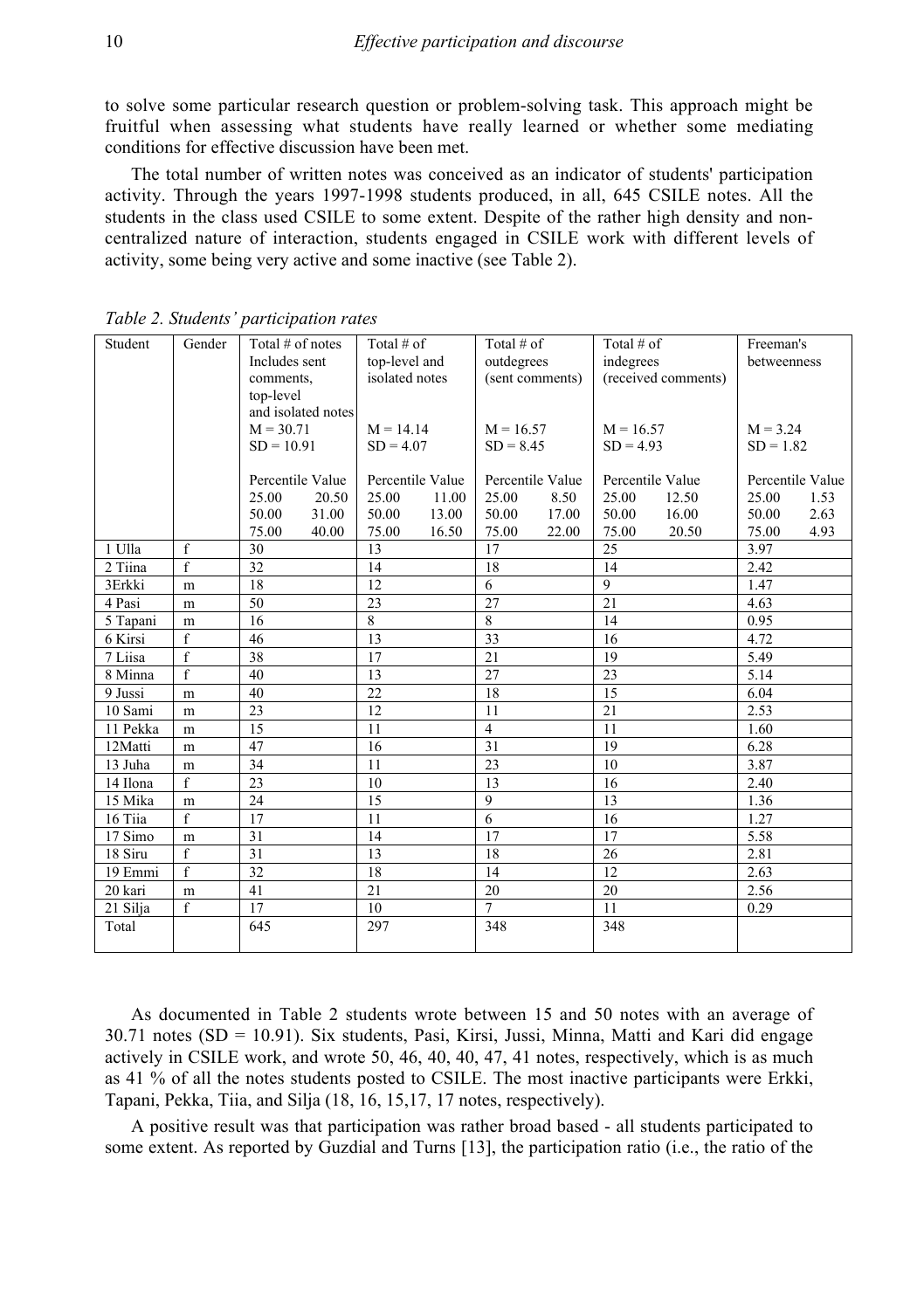authors in the discussion forum to the number of students in the class) in courses using collaborative technology seldom appears to be 100%, at least at the university level.

In order to analyze individual students' position in the CSILE mediated interaction, that is, whether someone is central and non-central actor in the CSILE mediated communication, we calculated a centrality value for each student by using Freeman's degree and betweenness measures. Students' outdegrees (send comments) varied between 4 and 33 ( $M = 16.57$ , SD = 8.45) comments, and indegrees (received comments) between 9 and 26 comments ( $M = 16.57$ ,  $SD = 4.93$ ). As the rather high standard deviation values in outdegrees and indegrees demonstrates, students not only engaged with very different intensity in sending comments but they also received very different number of comments (see Table 2).

Every student sent comments and also received comments. Pasi, Kirsi, Minna, Matti, and Juha had the highest outdegrees (27, 33, 27, 30, 23, respectively) and five students, Erkki, Tapani, Pekka, Tiia, and Silja had low outdegrees (6, 8, 4, 6, 7, respectively). High outdegree indicates that student actively creates connections to the other members of the network.

High indegree demonstrates that others are, for some reason, very often contacting this particular student. This might indicate, for example, that the nature of her or his notes and comments is in some way interesting or remarkable from others point of view or that the student is a popular in the class. The low indegree indicates that a particular student as a person, or his or her work, is not interesting from others perspective. Ulla, Pasi, Minna, Matti, Siru had the highest indegree values (25, 21,23, 21, 26, respectively) and Erkki, Pekka, Juha, Emmi, and Silja had low indegrees (9, 11, 10, 12, 11, respectively). Students who have a high degree (indegree and outdegree summed) have most connections to others and conversely. Four students, Pasi, Kirsi, Minna, and Matti had a high degree, and Erkki and Silja had vey low degree. In some cases a high outdegree or indegree value may also be a consequence, for instance, of very intensive communication between two or three authors. Merely the interaction among few students might make them very prolific and central actors in the network of interaction [25].

Betweennes value informs about participant's centrality in the interaction network [38]. Four students, Liisa, Minna, Jussi, Matti and Simo, had high betweenness value indicating that they were in central position in the network of CSILE mediated interaction. As opposite, five students, Erkki, Tapani, Mika, Tiia, and Silja had low betweenness value (see Table 2).

Put brief, centrality measures demonstrated that students had very different positions in the network of CSILE mediated interaction, some of them having a central, and others even isolated position. Only one student, namely Minna, had a high value in all the dimensions analyzed - total number of notes created, outdegree, indegree, and betweennes. Perhaps we are justified in concluding that Minna was the most visible and prolific author in the CSILE mediated communication. By contrast, there were two students, Erkki and Silja, who made relatively few contributions to CSILE mediated discussion, and had low value in all the measured dimension indicating an isolated position in CSILE mediated interaction. This clearly is important information for the teacher; something needs to be done in order to get the isolated and inactive students more actively involved in the CSILE work.

Researchers have lately expressed concerns about the low level and uneven participation in CSCL environments [13, 23]. Concurrently, however, they seem to ignore the fact that uneven distribution of participation and passive behavior in public discourse are not only problems in CSCL environments, and online forums in general, but also in the traditional classroom learning process and discussion too. Admittedly, we should be worried about these topics, and especially, because the implicit promise of CSCL has been that it will democratize the participation of students. In fact, our raw data (videotape of the present students' and teacher's discourse processes in classroom without computers) show that the oral classroom interactions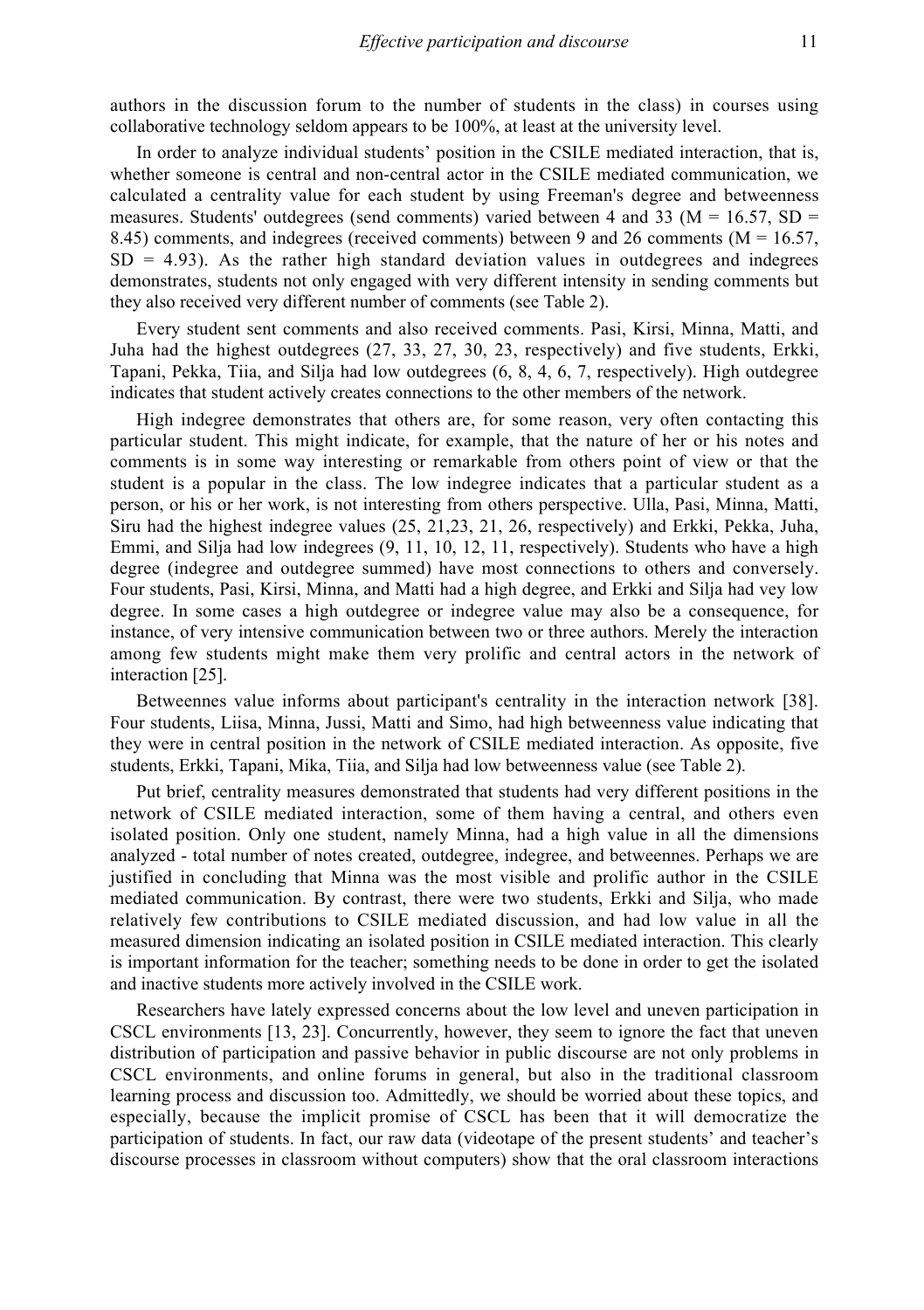are more centered on the teacher than the discussions in the CSILE environment. The teacher had much higher outdegree and betweenness values measured during traditional classroom interaction than in CSILE work, indicating her central position in the network of interaction in traditional classroom learning. In contrast, students had many fewer connections with each other during oral classroom interaction than during CSILE work.

Figure 1 represents the multidimensional scaling concerning students' interaction pattern. The interaction was used as a measurement of similarities: the more messages the participants sent or received from certain students, the closer they are situated in the three dimensional MDS map [31, 38]. The stress value, a measure of the quality of the MDS map, was at an acceptable level, 0.14 (stress values below 0.1 are excellent and above 0.2 unacceptable, [39]. As we can see in Figure 1, most of the students are rather close to each other in the MDS map indicating that they have sent and received comments from each other rather equally. However, two students, Pekka and Silja appear to be outsiders.



*Figure 1. Pattern of participation on the basis of multidimensional scaling (MDS)*

✷ Student with a high degree and a high betweenness value

∆ Student with a low degree and a low betweenness value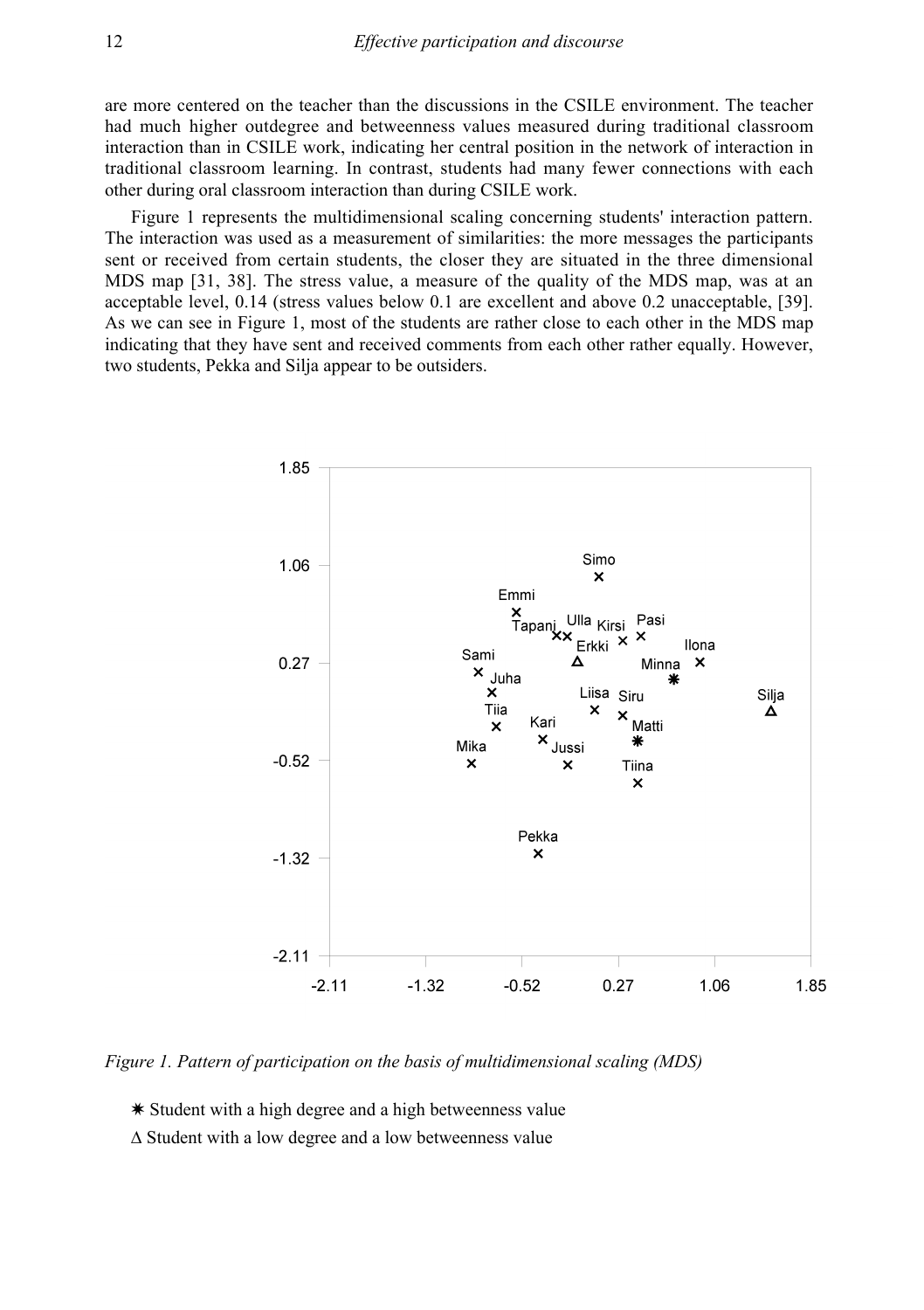## **Findings on the quality of discourse**

The length of note components seemed to have impact on the quality of the students' discourse. The nature of students' comments is documented in the Table 3. Of the comments participants send to each other 52% were on class-learning topic, and 48% off topic. But if we consider all the notes students posted to CSILE database the proportion of on-topic notes was 72% and off -topic notes was 28%. This is because the top-level and isolated notes were extremely topic oriented (see Table 4).

|  |  |  |  |  | Table 3. The quality of students' comments |
|--|--|--|--|--|--------------------------------------------|
|--|--|--|--|--|--------------------------------------------|

| Focus of comments     | Frequency | Percent |
|-----------------------|-----------|---------|
| On topic              | 181       | 52      |
| Off topic             | 167       | 48      |
| Total                 | 348       | 100     |
| Nature of comments    |           |         |
| Positive feedback     | 76        | 22      |
| Negative feedback     | 58        | 17      |
| Neutral               | 214       | 61      |
| Total                 | 348       | 100     |
| Function of comments  |           |         |
| Providing information | 178       | 51      |
| Asking clarification  | 71        | 20      |
| Other                 | 99        | 29      |
| Total                 | 348       | 100     |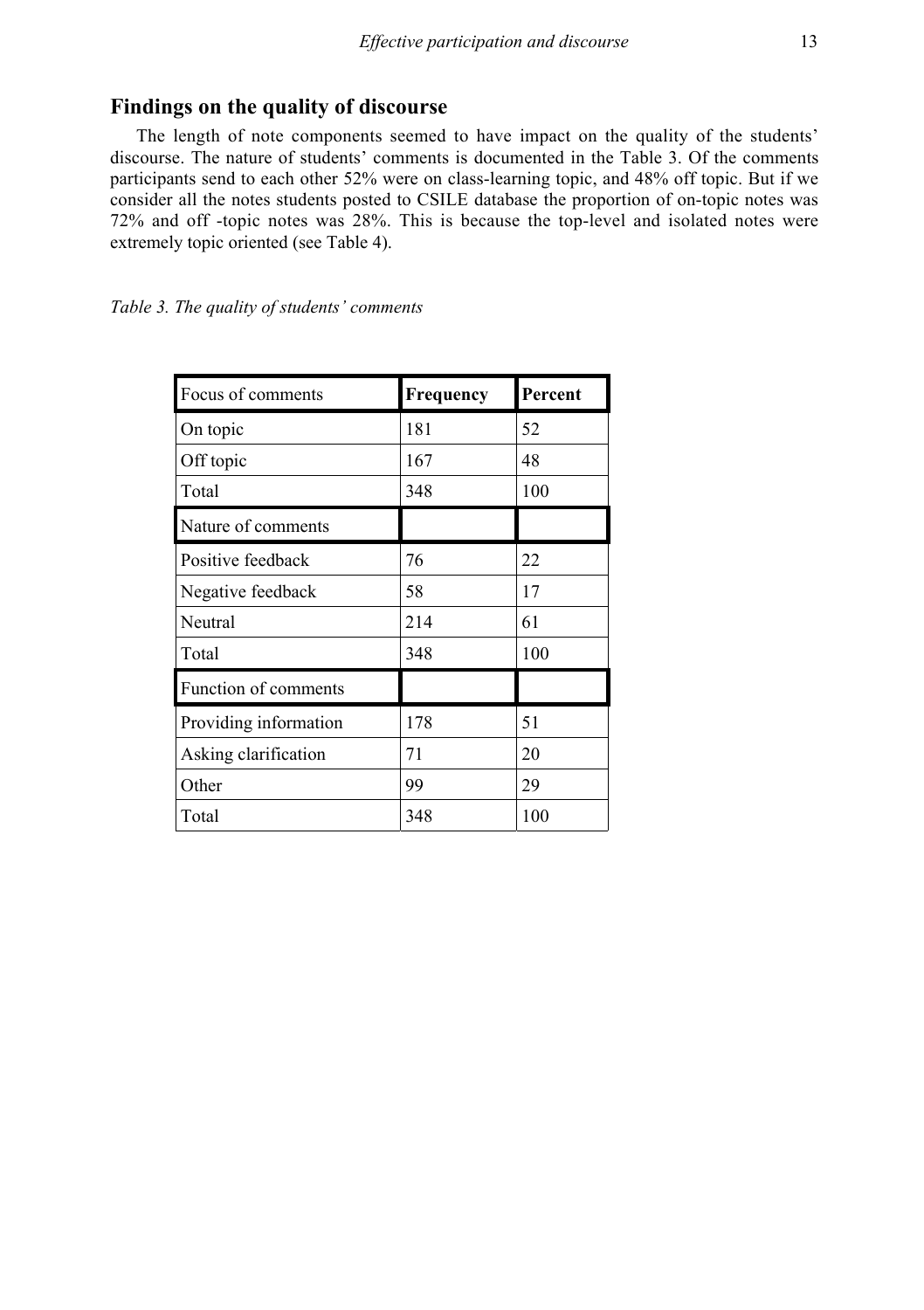| Focus of isolated and top Frequency<br>level notes |     | Percent |
|----------------------------------------------------|-----|---------|
| On-topic                                           | 282 | 95      |
| Off-topic                                          | 15  | 5       |
| Total                                              | 297 | 100     |
| Function of isolated and top-<br>level notes       |     |         |
| Research questions                                 | 39  | 13      |
| Providing information                              | 244 | 82      |
| Something else                                     | 14  | 5       |
| Total                                              | 297 | 100     |

*Table 4. The quality of students' isolated and top-level notes*

First we were little disappointed, especially with the nature of comments; we had expected the discourse to be more oriented on the subject matter and practices of inquiry than it actually was [14]. We thought that the more the discussions would be oriented towards learning topics the more students perhaps would learn. But would a discussion focused totally on learning topics be a realistic goal? It might be true that off-topic discussions are not valuable for learning. But if this off-topic communication represents, for instance, mainly positive or neutral social discussion as it did in the present case, then it might serve important functions, such as activating participation in discourse, increasing motivation, and building a community. Be it a virtual or non-virtual community, to be effective in building collective knowledge, it must have, for example, shared values, narratives, and shared sense of humor [43]. In fact, we do not know what is the optimal proportion of off-topic communication and on-topic communication for effective discourse and collaboration. Instead of ignoring the possible impact of social discussion, we should ask, How is social-oriented discourse related to explanation-oriented discourse and community building. Comments that were off topic were mainly focused on social issues such as greetings. Sometimes students also expressed verbal bullying on a personal level.

Of those comments that were on topic 62% were providing information and explanations, and 38% were asking clarification. This demonstrates that while commenting on the topic participants mainly appeared to answer each other's questions and to provide more information for fellow students inquiry. Can this type of discourse be considered reflective? We do not want to deny the importance of answering to others questions or commenting on others notes by providing new information and explanations; it is evidently an important part of effective discourse. This type of discourse pattern is not enough, however. In a reflective discourse students should not only be seeking understanding by offering answers and explanations, but also by requesting clarifications concerning fellow students' questions and theories in order to better understand the thinking of other members of the learning community [28, 29]. Perhaps,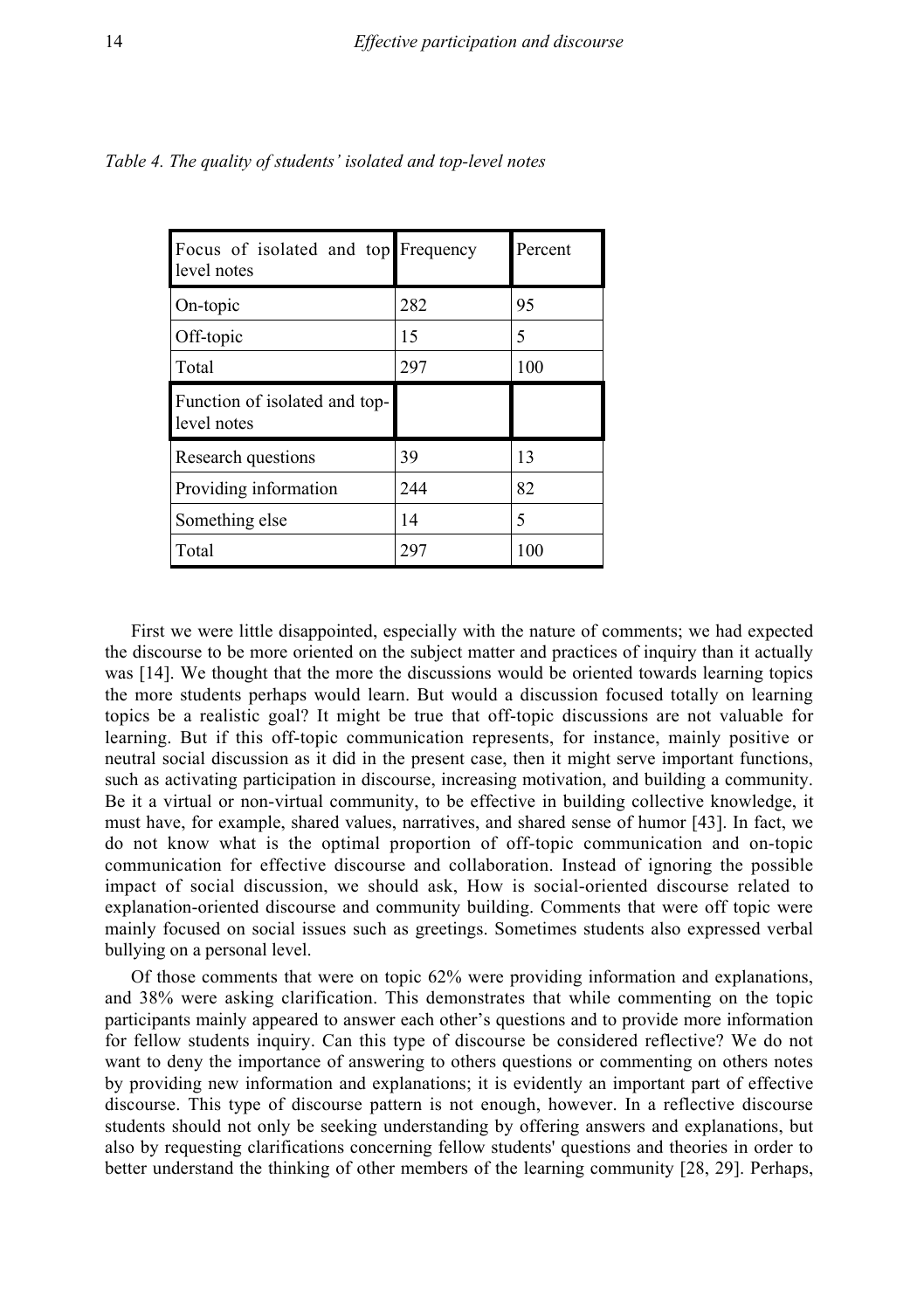in order to represent genuine reflective discourse, students should have been asking more clarifications in the course of CSILE mediated knowledge construction. Moreover, in reflective discourse the length of discourse components should be longer; there is little hope for reflection if the average depth of discourse is only a few steps.

There is one more aspect in the quality of students' CSILE discourse that deserves discussion. Contrary to what might be expected, there were never real heated discussions with students negotiating meaning or taking sides of issues [see also 14] - the proportion of neutral comments was rather high (61%). As we stated in the introduction section, positive feedback would be an indicator of a constructive communication, a part of an effective discourse. However, in only a very small number of comments did students really express positive feedback. What was encouraging is that the proportion of negative comments (17%) was very small; even smaller than the proportion of positive comments (22%).

How should we account for this neutrality of communication, especially from the perspective of constructive discourse? This genre does not represent "pure" constructive discourse defined earlier, but it does not either represent deconstructive communication. One thing seems obvious; it is easier to turn the students' neutral style of communication to positive discourse than change the genre of communication from negative to positive. From students' point of view the neutral comments may even be interpreted as encouraging. In addition, we do not know whether this neutrality of communication reflects broader institutional norms of communication, for instance, that one should be pertinent in discussions, or whether it reflects just following the teacher's lead or her orders. Or perhaps it is merely a sign of students' shyness or caution? These are issues for which we do not have an answer and thus should be studied in the following studies. Put briefly, we can define the culture of CSILE communication as follows; on topic, neutral, and providing information to others comments or questions.

What then was the quality of an individual student's notes? Does the quality of notes in any sense explain student's visible or isolated position in the CSILE mediated interaction? In the following, we explore more closely two cases, namely those of Minna, who was the most visible student in the CSILE mediated communication, and Silja, who appeared to be in an isolated position in the network of interactions.

Minna created 40 notes; of these notes 71% were on topic and 29% were off topic. Minna had a high outdegree, and sent comments to 12 classmates (only three students had higher number of contacts than Minna). She received comments from 12 students (only 2 students received comments from higher number of classmates). Why then were others interested in Minnas's notes? Her high indegree might be, at least partly, a result of her own activity, that is, a consequence of the high number of notes she sent. If one is communicative and sends many comments one also has a chance to receive many replies; we might expect that a mutual relation between sent and received comments would emerge. Of the comments Minna created 63% were on-topic and 37% off-topic notes. It seems plausible to conclude that others were not interested in Minna's notes mainly for the sake of the information they contained. One explanation for the others interest in Minna's work would be that the proportion of Minna's positive comments was very high (52%); It seems that Minna performed constructive communication and really did support her classmates work through CSILE (e.g., "It is great that you have informed us about those Internet links! Good idea! Carry on!"). On the other hand, Minna is a popular and active student in the class; for that reason she might have been popular in the CSILE mediated discussion too.

Our second case was Silja, who was an inactive student, and appeared to be in an isolated position in the network of CSILE mediated interactions. The first thing that drew attention is that Silja created only 7 comments to CSILE database, and perhaps as a consequence, also received only 11 comments. We do not know why there were so few notes, and the following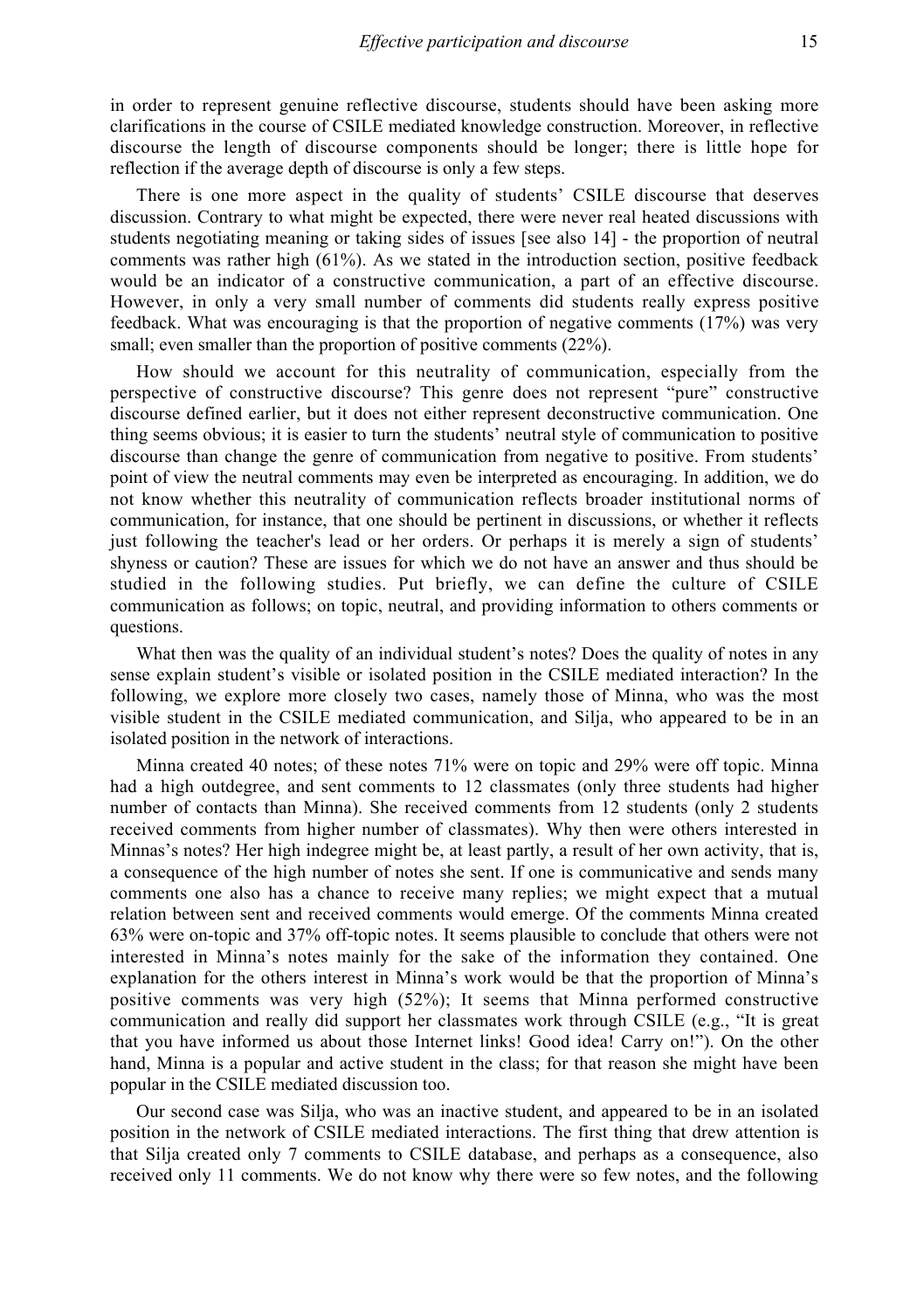are some questions for which we do not have an answer: Is Silja to be considered as a "free rider", who off-loads cognitive responsibilities for others? Or did she find that participating in CSILE work would be a good way to learn? Did she work more outside of CSILE? Interestingly, the quality of notes Silja's posted to CSILE was extremely high; 94% of them were focused on topic (e.g., "How did you design your experiment?"). If the criteria for other students' interest in her notes would have been only the quality of notes then Silja would probably have received more response.

Both cases, Minna and Silja, implied that students' position or visibility in the CSILE mediated discourse is only partly based on the subject-related quality of their notes and their own activity; other factors that might have had impact are friendships and student's popularity in the class, as well as his or her motivation to participate [33]. These two cases showed in more detail that there are differences, not only in the students' participation activity, but also in the quality of their participation in CSILE mediated discourse.

How did the teacher contribute to students CSILE mediated communication? During the one and half years analyzed, teacher created 33 notes. All the notes she posted to CSILE were comments, which indicate that the notes were addressed for particular students, and perhaps, with particular purposes. Teacher also had more sent than received comments, which seems plausible if one is expected to be a facilitator of learning processes. Through the years studied the teacher sent comments to 20 students (n=23), and received 8 comments from 8 students. To find out her position in the CSILE mediated knowledge construction, we calculated also betweenness value including teacher in the analysis. She had a high betweenness value, 5.75. The high value points out that she occupied quite special position in the network of interactions within the CSILE mediated communication. These measures are in line with some earlier observations [12, 19]; the teacher (or tutor) is commonly very prolific author, and in the central position in the network of computer mediated interactions.

We can say that the teacher participated rather actively in students' CSILE-mediated discourse. Her comments (see excerpts 1, 2, 3) were supportive; she requested students to do some more research; she did not produce direct answers nor direct guidance; instead the objects of her comments were students' intuitive conceptions, as she tried to guide them in monitoring the progress of their discourse and understanding.

Excerpt 1.

Teacher: What do you mean when you write

that energy is power? Could you explain this

issue?

Excerpt 2.

Teacher: Good note. But is energy really

matter? If it is, what kind of matter do you

```
mean?
```
Excerpt 3.

Why then does lynx have tufts on its ears?

Yet, her comments appeared to have little effect on students' work; students did not respond actively to her comments by conducting further episodes of inquiry. It appears that her strategy was to pose questions in order to get students to do some research. According to the thinking of Ahern and others [10], this might not be the best strategy for promoting participation. They described three types of teacher discourse in computer-mediated discussion: question-only, statements-only, and conversational, and suggested that the conversational discourse type is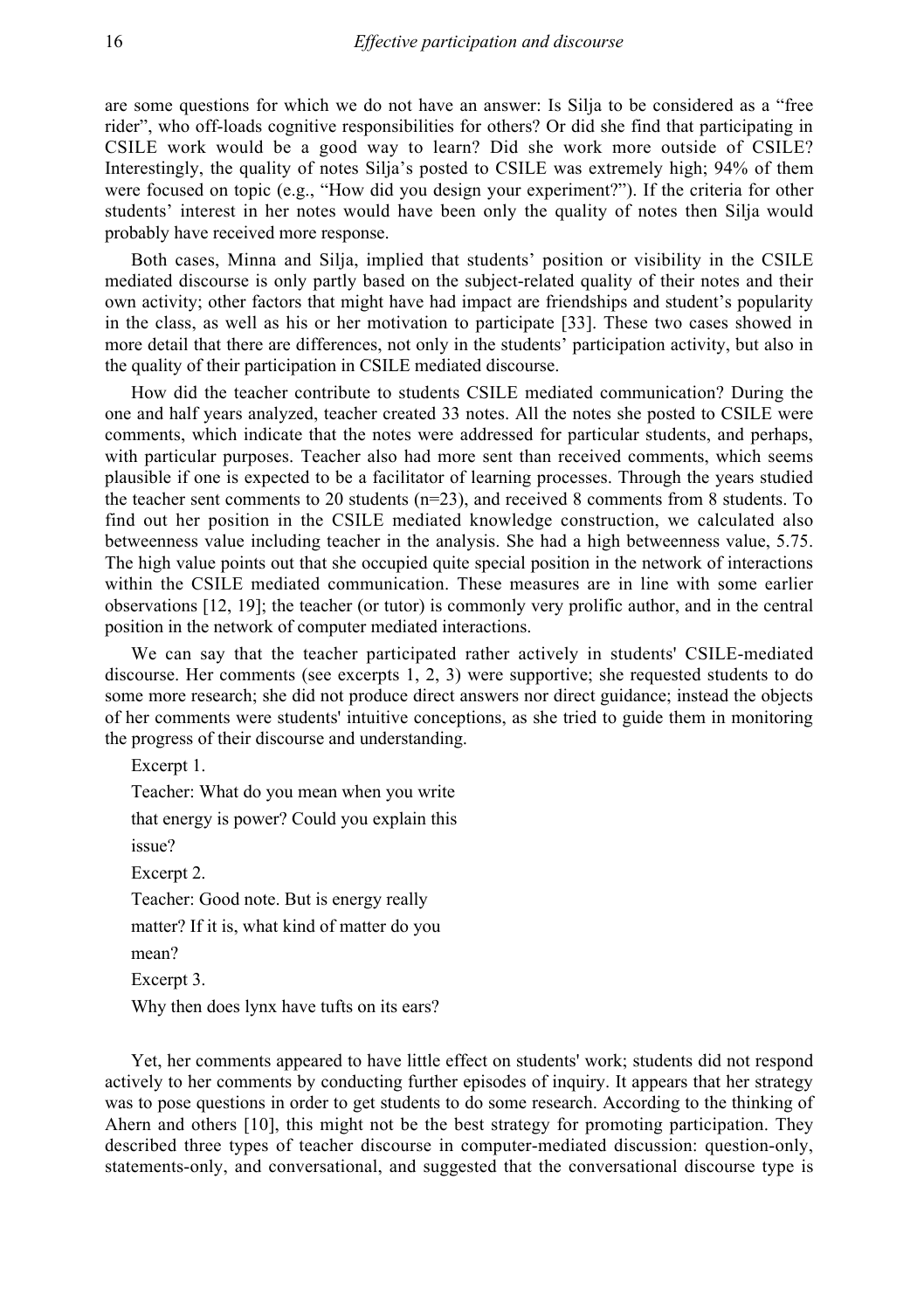likely to produce greater participation and more complex student interaction. It might also have been the case that the teacher did not emphasize the importance of responding to her own and the others' notes in the beginning, and did not check enough whether it was done. We do not yet know how much, and what kind of involvement is need from the teacher in order to keep discussions active, and high in quality.

What appears to be in common to the most successful CSCL experiments is that an enthusiastic and knowledgeable teacher is working in a well-equipped environment and is strongly supported by the researchers and technical aids [44]. Yet several development projects have also shown that it is difficult for even very experienced teachers to adopt and apply new, advanced pedagogical methods [45]. To be able to work effectively with CSCL, and to implement modern cognitive ideas, many teachers have to achieve a substantial shift in their pedagogical and epistemological practices. To success teachers might need a great deal of pedagogical and epistemological support from researchers, and also practical knowledge of good approaches.

# **Conclusions and recommendations**

The aim of the present study was to investigate elementary students' participation patterns and quality of their discourse in the CSILE mediated communication. Our central goals were to analyze whether our expansion of the concept of effective discourse has some empirical value, and to what extent does students' participation activity and quality of discourse in some respects represent effective discourse.

By combining qualitative content analysis and social network analysis, the study presents new methodological possibilities to analyze participation and discourse processes that take place in CSCL environments, and in electronic forums in general. Social network analysis appeared to be especially appropriate for collective-level analysis such as studying structural and relational data such as relationships and interaction processes that go on beyond single participants. Applying social network analysis one can demonstrate, for example, how information, ideas, and advice circulate in a network [19, 26]. Social network analysis brings out interesting interaction and participation structures, which then can be analyzed further with qualitative content analysis. Other strength of the study is that it was based on a data from a rather long period.

Our data and analysis are to be considered more as effects with CSCL - the analyses were not dealing with effects of CSCL, that is, whether the active or inactive participation and quality of discourse were related to learning outcomes [4]. Thus, what individual students did perhaps learn, go beyond the scope of the present study. The present study, however, gives information about participation and discourse patterns that might limit or promote learning in CSCL environments. In the future analysis we will compare students' interaction in the classroom and their interaction in the networked learning environment, and will also interview students and teachers about their participation.

Our idea of the concept of effective discourse (originally defined by Guzdial and Turns) proved to be useful. Conceptually it brought out important and useful features of participation and interaction processes that emerge in CSCL settings, such as density and centralization. In addition, analysis showed that the concept could be operationalized and explored empirically. However, further research is clearly needed to establish the idea of effective discourse, both conceptually and empirically.

Put briefly, the research reported here and other investigations [12, 13, 15, 23] show that regardless of the educational level there is often a lack of sustained, connected and highquality discourse in CSCL environments. On the basis of these studies we can conclude that many issues remain to be addressed in realizing the educational potential of computer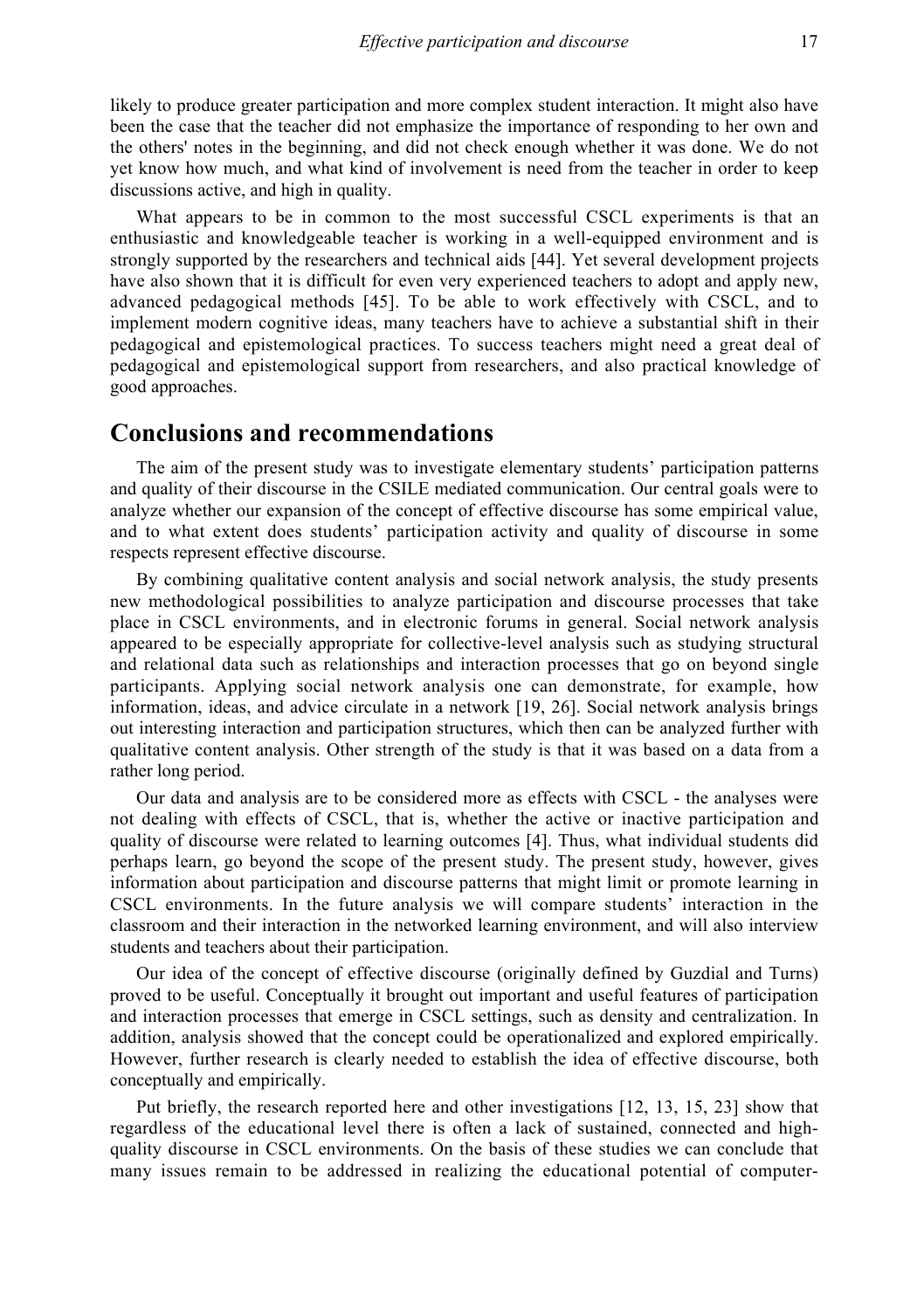supported collaborative learning. There is a great need of methods for enhancing participation and interaction in CSCL environments.

 What has been learned from the research conducted on computer supported collaborative work is that collaborative technology will enhance participation in an organization when organization members have a genuine need and desire to collaborate; when users understand the technology and how it can support collaboration; when the organization provides appropriate support for the adoption, implementation, and continued use of the technology; and when organizational culture supports collaboration [46]. Perhaps researchers and teachers should stress these aspects more also in classroom context.

Many CSCL environments provide no other form to represent knowledge than the forum's text notes. In addition to writing, collaborative representation tools such as advanced visualization, simulation and modeling tools are needed. They offer students a possibility to construct richer interchange of graphical and written representations [42]. Further, anchoring tools, such as prompts of suggested activities or external Web pages, can help to address the issues of why get involved in a discussion, and how does one discuss [13]. All these tools would help students with limited writing skills to participate more actively and productively, and to overcome the knowledge management problem, commonly observed in threaded discourse. Other factors that might facilitate participation and interaction in CSCL environments are promoting alternative views for students to discuss, anchoring discussions to students' personal experiences, option to make anonymous contributions, offering interesting and timely topics, making online discussion a part of legitimate classroom activity, and alternating face to face and electronic discussions [47, 48].

Yet, little attention has been given to the technical support for inducing and enhancing participation and interaction in collaboration. Collaborative agents and other entities based on artificial intelligence can provide significant support for collaboration. These intelligent agents may, for instance, make a learner aware of someone who has the same problem or knowledge as the learner, who has a different view of the problem or knowledge, and who has potential to assist him or her in the problem solution. In addition, intelligent agents can give information about activities that a participant conducts in a shared workspace, indicating, for example, when someone is looking at the same knowledge that one is looking at. These tools can help manage a relatively large number of messages in databases, handle the threaded structure of discourse, and also facilitate community building [49].

Active participation in CSCL is not enough, however. What should also be promoted is the quality of discourse. This is not easy, as also this study showed. We think that there is one central factor in promoting high-level discourse, namely teacher's scaffolding. Teacher is needed to structure learning events and the discourse, to give advice and feedback when needed, verifying and clarifying students' understandings, raising students' awareness about the nature and focus of their communication, and prompting active participation [50, 51]. What makes scaffolding difficult is that there may not be general rules for scaffolding in order to achieve high-quality discourse; scaffolding may be highly situated and context depended activity. If this is the case, then scaffolding procedures have to be rebuild in new situations. Hence, things to be considered in scaffolding include, students with whom the teacher works, the technology that is used, teacher's own resources, and the culture of learning. Evidently, more research is needed on scaffolding in CSCL - most of the CSCL studies have been concentrated on students' learning processes; teacher's role is seldom investigated area.

This study provides one example of computer supported collaborative learning studies, and shows that elementary student have the potential to engage in effective computer supported collaboration. Simultaneously, this study challenges CSCL researchers and teachers to find ways to support equal and active participation and high quality discourse in CSCL environments.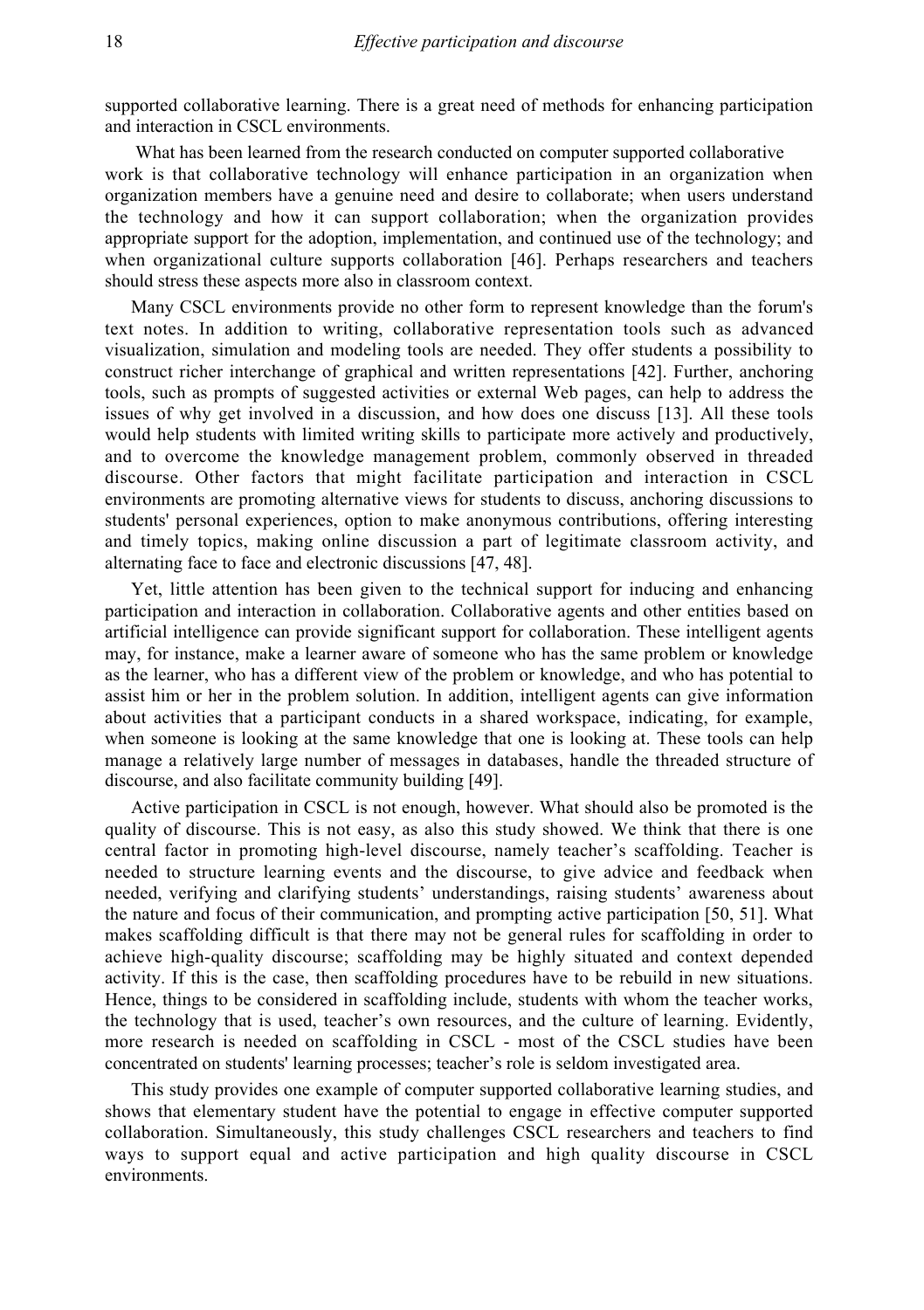## **Acknowledgements**

The first author was supported by a grant from The Finnish Cultural Foundation.

# **References**

- 1. E. Lehtinen, K. Hakkarainen, L. Lipponen, M. Rahikainen, and H. Muukkonen, *Computer supported collaborative learning: A review of research and development,* The J.H.G.I Giesbers Reports on Education, 10, Netherlands, University of Nijmegen, Department of Educational Sciences, 1999.
- 2. L. Lipponen, Exploring the foundations for computer-supported collaborative learning, *Proceedings of CSCL 2002: The Fourth International Conference on Computer Support for Collaborative Learning*, in press.
- 3. L.S. Vygotsky, *Mind in Society: The Development of Higher Psychological Processes*, Cambridge, MA, Harvard University Press, 1978.
- 4. G. Salomon, and D. Perkins, Individual and Social Aspects of Learning, *Review of Research in Education, 23*, 1-24, 1998.
- 5. E. Hutschins, *Cognition in the wild,* Cambridge, MA, The MIT Press, 1995.
- 6. G. Salomon, Ed., *Distributed cognitions,* New York: Cambridge University Press, 1993.
- 7. P. Cobb and L. J. Bowers, Cognitive and situated learning: Perspectives in theory and practice, *Educational Researcher, 28*, 4-15, 1999.
- 8. J. G. Greeno, Response: On claims that answer the wrong question, *Educational Researcher, 20*, 5-17, 1997.
- 9. J. Lave and E. Wenger, *Situated learning: Legitimate peripheral participation*, Cambridge University Press, Cambridge, 1991.
- 10. T. C. Ahern, K. Peck, and M. Laycock, The effects of teacher discourse in computer-mediated discussion, *Journal of Educational Computing Research, 8,* 291-309, 1992.
- 11. J. R. Davis, and D. P. Huttenlocher, Shared annotation for cooperative learning, in *Proceedings of CSCL '95: The First International Conference on Computer Support for Collaborative Learning,* J. L. Schnase and E. L. Cunnius (eds.), Erlbaum, Bloomington, IN, pp. 84-88, 1995.
- 12. M. Guzdial, Information ecology of collaboration in educational settings: Influence of tool, in *Proceedings of CSCL '97: The Second International Conference on Computer Support for Collaborative Learning*, R. Hall, N. Miyake, and N. Enyedy (ed.), Erlbaum, Mahwah, NJ, pp. 83-90, 1997.
- 13. M. Guzdial and J. Turns, Effective discussion through a computer-mediated anchored forum. *Journal of the Learning Sciences, 9,* 437- 469, 2000.
- 14. N. Hara, C. J. Bonk, and C. Angeli, Content analysis of online discussion in an applied educational psychology course, *Instructional Science, 28,* 115-152, 2000.
- 15. J. Hewitt and C. Tevlops, An analysis of growth patterns in computer conferencing threads, in *Proceedings of CSCL '99: The Third International Conference on Computer Support for Collaborative Learning*, C. Hoadley (ed.), Erlbaum, Mahwah, NJ, pp. 232-241, 1999.
- 16. C. Howell-Richardson and H. Mellar, A methodology for the analysis of patterns of participation within computer mediated communication courses, *Instructional Science, 24,* 47-69, 1996.
- 17. L. Lipponen, Towards knowledge building discourse: From facts to explanations in primary students' computer mediated discourse, *Learning Environments Research. 3,* 179-199, 2000.
- 18. H. Muukkonen, K. Hakkarainen, M. Lakkala, Progressive Inquiry with a Networked Learning Environment FLE-Tools, in Proceedings of CSCL '99: *The Third International Conference on Computer Support for Collaborative Learning,* C. Hoadley (ed.), Erlbaum, Mahwah, NJ, pp. 406-415, 1999.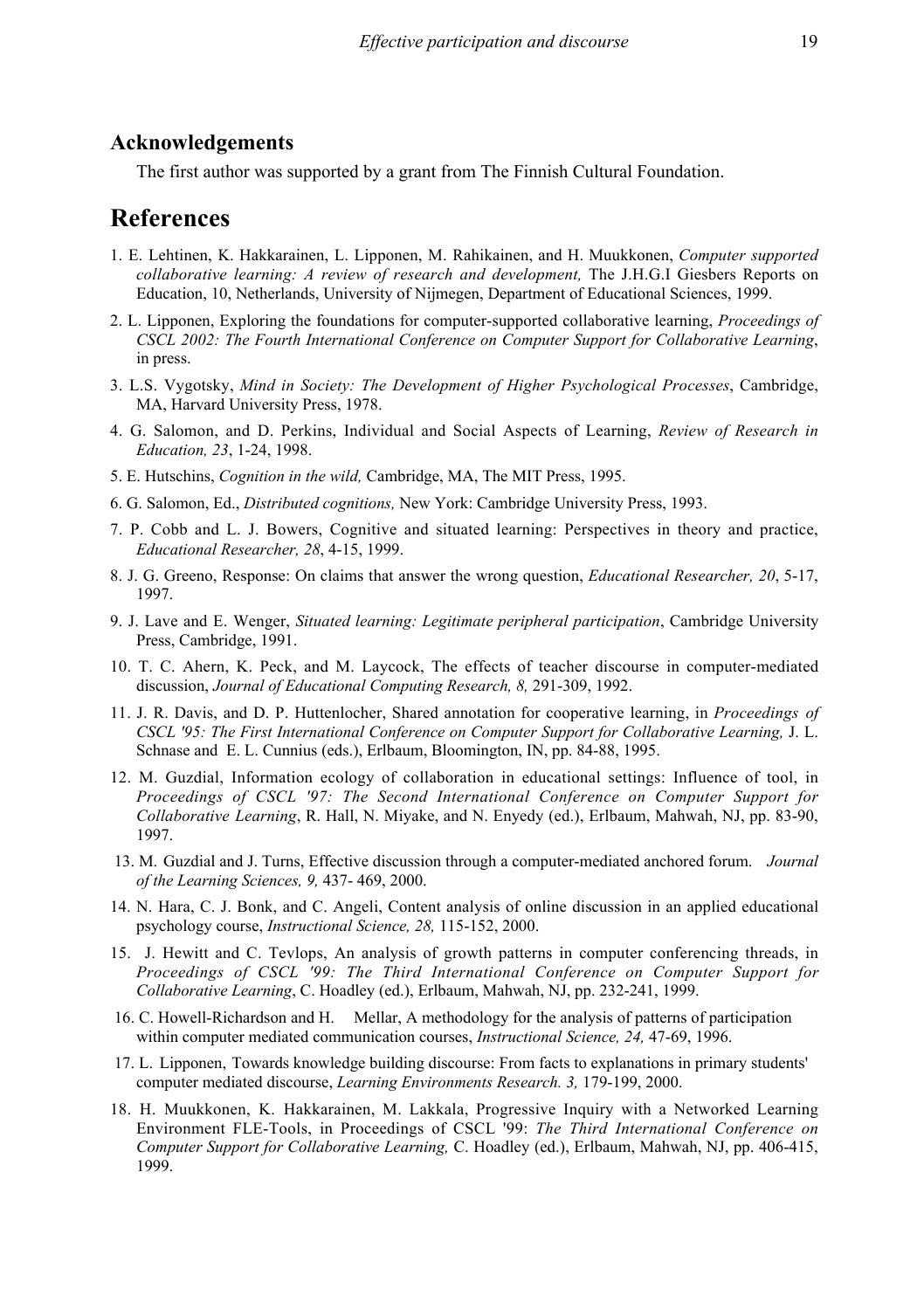- 19. Nurmela, E. Lehtinen, and T. Palonen, Evaluating CSCL Log Files by Social Network Analysis, in Proceedings of CSCL '99: *The Third International Conference on Computer Support for Collaborative Learning,* C. Hoadley (ed.), Erlbaum, Mahwah, NJ, pp. 434 - 444, 1999.
- 20. D.K. O'Neill, D. C. Edelson, L. M. Gomez, and L. D'Amico, L., Learning to weave collaborative hypermedia in to classroom practice, in *Proceedings of CSCL '95: The First International Conference on Computer Support for Collaborative Learning,* J. L. Schnase and E. L. Cunnius (eds.), Erlbaum, Bloomington, IN, pp. 255-258, 1995.
- 21. F. Ruberg, D. M Moore, and C. D. Taylor, Student participation, interaction, and regulation in computer-mediated communication environment: A qualitative study, *Journal of Educational Computing Research, 14,* 243-268, 1996.
- 22. A. Feldman, C. Konold, B. Coulter, B. Conroy, C. Hutchison, and N. London, *Network science, a decade later. The Internet and Classroom learning,* Erlbaum, Mahwah, NJ, 2000
- 23. G. Stahl, Reflections on WebGuide. Seven issues for the next generation of collaborative knowledgebuilding environments, in *Proceedings of CSCL '99: The Third International Conference on Computer Support for Collaborative Learning*, C. Hoadley (ed.), Erlbaum, Mahwah, NJ, pp. 600-610, 1999.
- 24. Lipponen, (1999). Challenges for computer supported collaborative learning in elementary and secondary level: Finnish perspective, in Proceedings of CSCL '99: *The Third International Conference on Computer Support for Collaborative Learning*, C. Hoadley (ed.), Erlbaum, Mahwah, NJ, pp. 368-375, 1999.
- 25. L. Lipponen, M. Rahikainen, J. Lallimo, and K. Hakkarainen, Analyzing patterns of participation and discourse in elementary students' online science discussion, in *The proceedings of the First European Conference on Computer-Supported Collaborative Learning,* P. Dillenbourg, A. Eurelings, & K. Hakkarainen (Eds.), University of Maastricht, pp. 421-428, 2001.
- 26. C. Haythornthwaite, Networks of information sharing among computer-supported distance learners, in Proceedings of CSCL '99: *The Third International Conference on Computer Support for Collaborative Learning,* C. Hoadley (ed.), Erlbaum, Mahwah, NJ, pp. 218-222, 1999.
- 27. T. Palonen, and K. Hakkarainen, Patterns of Interaction in Computer-supported Learning: A Social Network Analysis, in *Proceedings of ICL 2000: The Fourth International Conference on the Learning Sciences*, B. J. Fishman, and S. F. O'Connor-Divelbiss (ed.), Erlbaum, Mahwah, NJ, pp. 334-339, 2000.
- 28. M. Scardamalia and C. Bereiter, Computer support for knowledge-building communities, *The Journal of the Learning Sciences, 3,* 265-283, 1994.
- 29. E. H. van Zee, Analysis of a student-generated inquiry discussion, *International Journal of Science Education, 22*, 115-142, 2000.
- 30. S. Järvelä, K. Hakkarainen, L. Lipponen, and E. Lehtinen, Creating computer supported collaborative learning in Finnish schools: research perspectives on sociocognitive effects, *International Journal of Continuing Engineering Education and Life-Long Learning,* 11, 365-374, 2001.
- 31. G. Salomon, Studying novel learning environments as patterns of change, in *International perspectives on the psychological foundations of technology-based learning environments,* S. Vosniadou, E. De Corte, R. Glaser, and H. Mandl (ed.), Erlbaum, Mahwah, NJ, pp. 363-377, 1996.
- 32. K. Hakkarainen, L. Lipponen, and S. Järvelä, Epistemology of inquiry and computer-supported collaborative learning, in *CSCL2: Carrying Forward the Conversation,* T. Koschmann, R. Hall, and N. Miyake, (eds.), Erlbaum, Mahwah, NJ, in press.
- 33. K. Hakkarainen, L. Lipponen, S. Järvelä, and M. Niemivirta, The interaction of motivational orientation and knowledge-seeking inquiry in computer supported collaborative learning, *Journal of Educational Computing Research, 3,* 261-279, 1999.
- 34. L. Lipponen, K. Hakkarainen, Developing culture of inquiry in computer-supported collaborative learning, in *Proceedings of CSCL '97: The Second International Conference on Computer Support for Collaborative Learning,* R. Hall, N. Miyake, and N. Enyedy (ed.), Erlbaum, Mahwah, NJ, pp. 164- 168, 1997.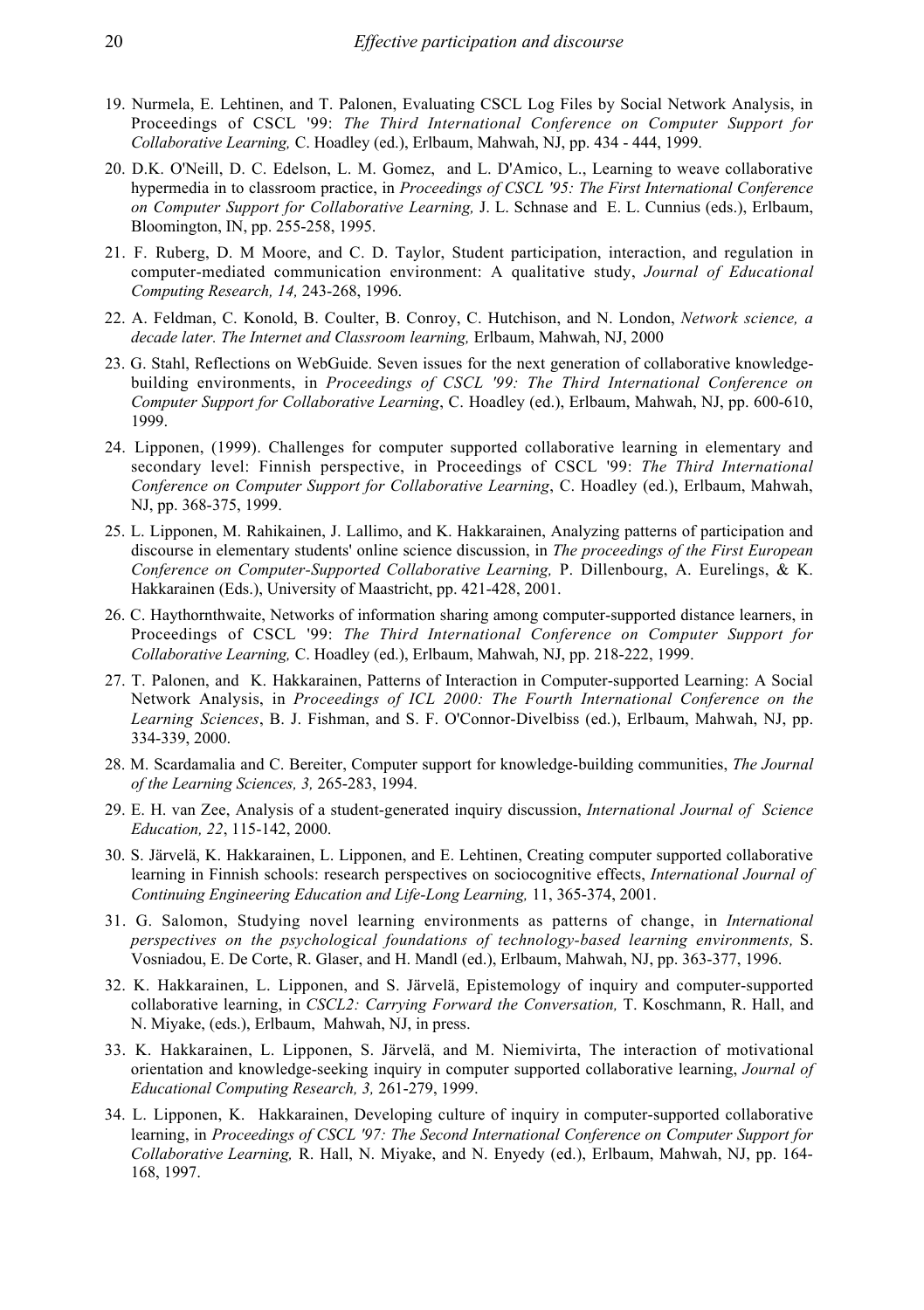- 35. M. Rahikainen, S. Järvelä, and H. Salovaara, Motivational Processes in CSILE-based Learning, in *Proceedings of ICL 2000: The Fourth International Conference on the Learning Sciences*, B. J. Fishman, and S. F. O'Connor-Divelbiss (ed.), Erlbaum, Mahwah, NJ, pp. 50-51, 2000.
- 36. B. Fabos and M. D. Young, Telediscourse in the classroom: Rhetoric versus reality, *Review of Educational Research, 69,* 217-259, 1999.
- 37. J. Scott, *Social network analysis. A handbook,* Sage Publications, London, 1991.
- 38. S. Wasserman and K. Faust, *Social network analysis. Methods and applications,* University press, Cambridge, 1994.
- 39. S. P. Borgatti, M. G. Everett, and L. C. Freeman, *UCINET 5.0 Version 1.00,* Natick, Analytic Technologies, 1999.
- 40. M. T. H. Chi, Quantifying qualitative analyses of verbal data: A practical guide, *Journal of the Learning Sciences, 6,* 271-315, 1997.
- 41. K. Hakkarainen, *Epistemology of scientific inquiry in computer-supported collaborative learning,* Unpublished doctoral dissertation, University of Toronto, 1998.
- 42. J. Roschelle and R. Pea, Trajectories from today´s WWW to a powerful educational infrastructure, *Educational Researcher, 43*, 22-25, 1999.
- 43. E. Wenger, *Communities of practise: Learning, meaning, and identity*, Cambridge, Cambridge University Press, 1998.
- 44. M. Lamon, T. Secules, A. Petrosino, R. Hackett, J. Bransford, and S. Goldman, Schools for thought: overview of the project and lessons learned from one of the sites, in *Innovations in learning. New environments for education,* L. Schauble and R. Glaser (eds.), Erlbaum, Mahwah, NJ, pp. 243-288, 1996.
- 45. M. Lamon, R. Reeve, and B. Caswell, *Finding theory in practice: Collaborative networks for professional learning,* Paper presented at the meeting of the American Educational Research Association, Montreal, (On-line), Available: (http://csile.oise.utoronto.ca/abstracts/finding\_theory.html, (1999).
- 46. T. Kiely, Learning to share, *CIO, 6,* 38-44, 1993.
- 47. S. Hsi, *Facilitating knowledge integration in science through electronic discussion: the multimedia kiosk forum,* Berkley, CA, University of California at Berkeley, 1997.
- 48. C. Hoadley and M. Linn, M, Teaching science through online, peer discussions: SpeakEasy in the Knowledge Intergration Environment, *Journal of Science Teaching, 22*, 839-857, 2000.
- 49. S. Baek, J. Liebowitz, S. Y. Prasad, and M. Granger, Intelligent agents for knowledge management Toward Intelligent web-based collaboration within virtual teams, in *Knowledge management handbook,* J. Leibowitz (ed.), CRC Press, London, pp. 11 - 1-23, 1999.
- 50. K. Hogan and M. Pressley, (eds.), *Scaffolding student learning: Instructional approaches and issues,* Brookline Books, Cambridge, MA, 1997.
- 51. M. Lakkala, H. Muukkonen, L. Ilomäki, J. Lallimo, M. Niemivirta, and K. Hakkarainen, Approaches for analyzing tutor's role in a networked inquiry discourse, in *The Proceedings of the First European Conference on Computer-Supported Collaborative Learning,* P. Dillenbourg, A. Eurelings, & K. Hakkarainen (Eds.), University of Maastricht, pp.389-396, 2001.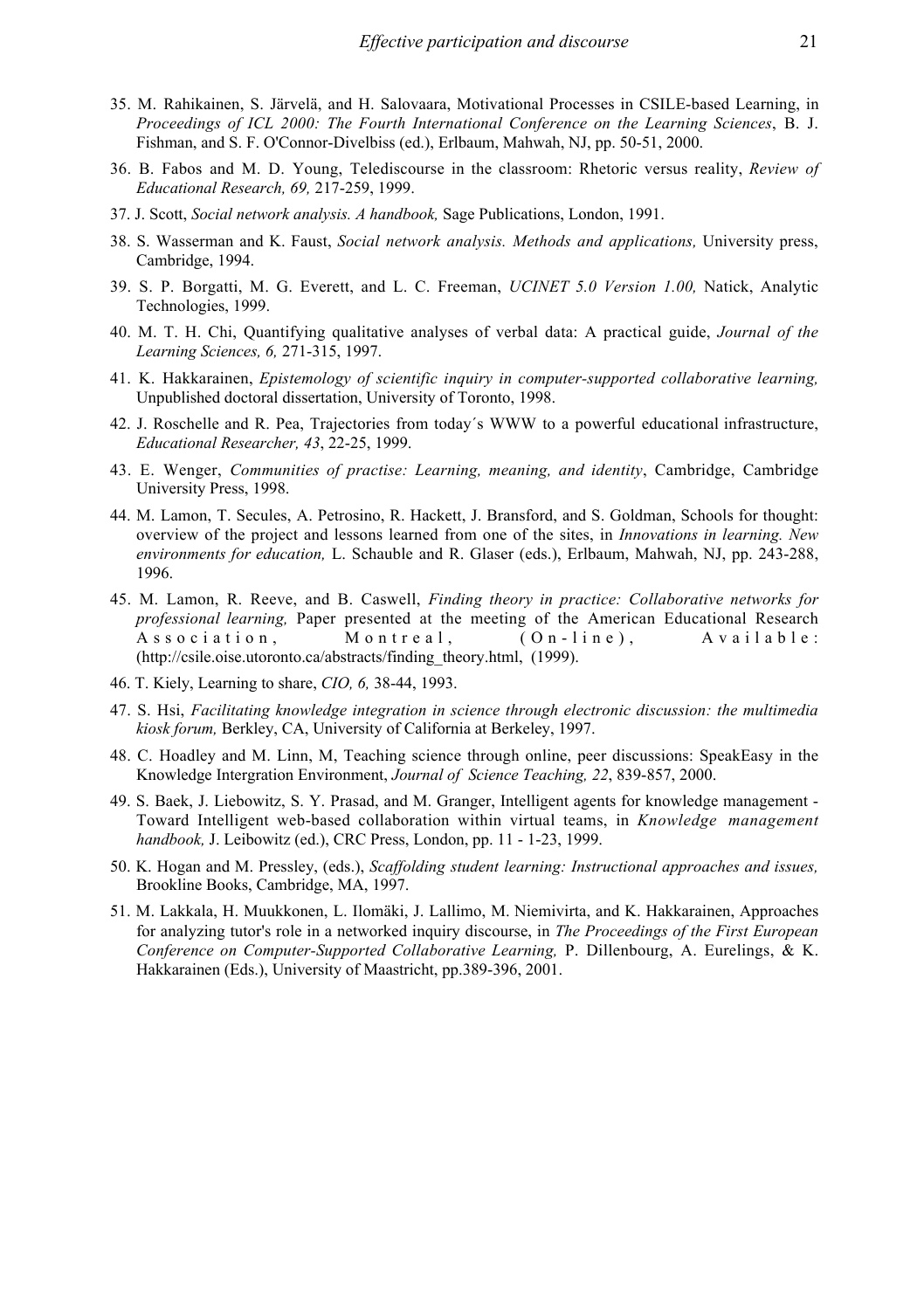# **Appendix A. An example of a directed and valued case-by-case matrix.**

Rows and the columns of the matrix represent participants (cases), and values represent, for instance, sent and received messages.

| Participant | A | Β | C | D | E              |
|-------------|---|---|---|---|----------------|
| А           |   |   | 2 |   | $\mathfrak{D}$ |
| Β           |   |   |   |   |                |
| C           |   |   |   |   | 2              |
| D           |   |   |   |   |                |
| E           |   |   |   |   |                |

# **Appendix B. An Example of a note component.**

The direction of the arrow shows the target note of the comment. The component (thread) represents the present students' online conversation.